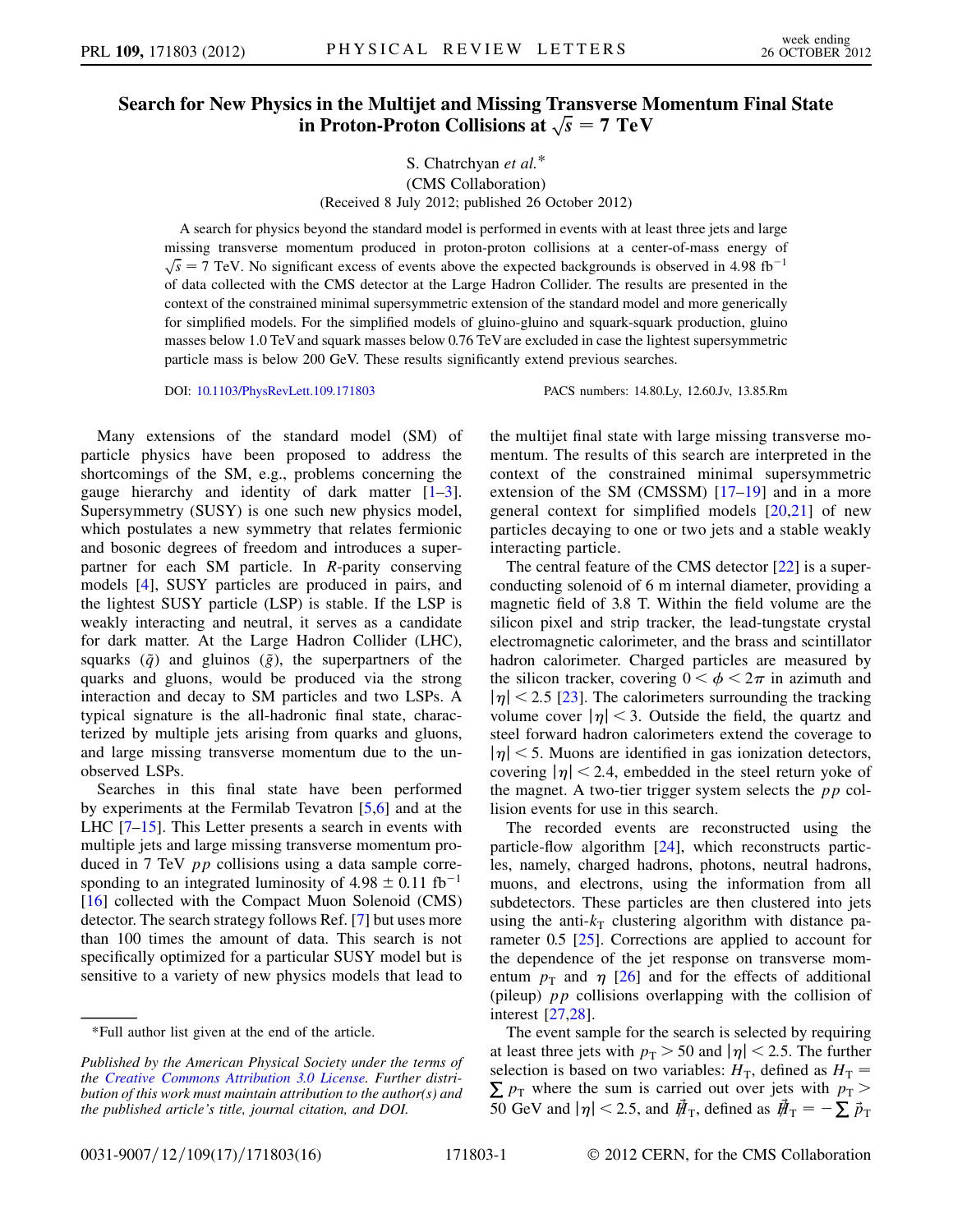where the sum is over jets with  $p_T > 30$  GeV and  $|\eta| < 5$ . Events are required to have  $H_T > 500$  GeV and  $H_T >$ 200 GeV, where  $H_T$  is the magnitude of the  $H_T$ . The  $H<sub>T</sub>$  requirement rejects most of the QCD multijet background. Events with  $\vec{H}_{\text{T}}$  aligned in azimuth with one of the two leading jets with  $\Delta \phi$  < 0.5 rad or along the third jet with  $\Delta \phi$  < 0.3 rad are removed to further reduce the QCD multijet background. Events containing isolated muons or electrons with  $p_T > 10$  GeV are also vetoed in order to reject  $t\bar{t}$  and  $W/Z +$  jets backgrounds with leptons in the<br>final state [7.29.30]. Events are also rejected if a jet with final state  $[7,29,30]$  $[7,29,30]$  $[7,29,30]$ . Events are also rejected if a jet with  $p_T > 30$  GeV has an electromagnetic  $p_T$  fraction larger than 0.95 or a neutral hadron  $p_T$  fraction larger than 0.90. In addition, events affected by instrumental effects, particles from noncollision sources, and poor reconstruction quality are rejected (event cleaning) [[7](#page-4-5),[31](#page-5-6)]. All these requirements constitute the baseline selection [[32](#page-5-7)]. The event sample used in this search is collected by triggering on both  $H<sub>T</sub>$ and  $H<sub>T</sub>$  or only on  $H<sub>T</sub>$ . The  $H<sub>T</sub>$  threshold ranges from 160 to 350 GeV, and the  $H_T$  threshold ranges from 60 to 110 GeV. The trigger efficiency is measured to be consistent with 100% for the baseline event selection.

To increase the sensitivity of the search to the different kinematic regions of signal events, the sample of 1885 events passing the baseline selection is divided into 14 subsamples defined in terms of the  $H<sub>T</sub>$  and  $H<sub>T</sub>$  values (search selections), as listed in the first column of Table [I](#page-1-0).

The SM backgrounds mainly consist of  $Z(\nu \bar{\nu})$  + jets<br>ents and  $W(\ell \nu)$  + jets events from W or  $t\bar{t}$  production events and  $W(\ell \nu)$  + jets events from W or the production<br>  $(\ell = e, \mu)$  or  $\tau$ ). The  $W(\ell \nu)$  + jets events pass the search  $(\ell = e, \mu, \text{ or } \tau)$ . The  $W(\ell \nu)$  + jets events pass the search selection when the  $e/\mu$  escapes detection or a  $\tau$  decays hadronically. The QCD multijet events also contribute to the background when leptonic decays of heavy-flavor hadrons inside jets or jet energy mismeasurements lead to a large  $H_T$ . The contributions from other SM processes are found to be negligible. In this search, all of the backgrounds are estimated from data [\[7\]](#page-4-5).

Several Monte Carlo (MC) samples are used to model the signal as well as to develop and validate the background prediction methods. The  $t\overline{t}$ ,  $W/Z + \text{jets}$ , and  $\gamma + \text{jets}$ <br>samples are produced using the MADGRAPH5 [33] generator samples are produced using the MADGRAPH5 [\[33\]](#page-5-8) generator, interfaced with the PYTHIA 6.4.24 [[34\]](#page-5-9) parton-shower model. The  $t\bar{t}$  and  $W/Z$  + jets samples are scaled up<br>to the next-to-leading-order (NI O) or next-to-next-toto the next-to-leading-order (NLO) or next-to-next-toleading-order cross section predictions [[35](#page-5-10),[36](#page-5-11)]. The QCD multijet and SUSY signal production is simulated with PYTHIA 6.4.24, the CTEQ6L [\[37\]](#page-5-12) parton distribution functions (PDFs), and a CMS custom underlying event tuning [\[38\]](#page-5-13). The generated events are passed through a GEANT4 based [[39](#page-5-14)] detector simulation and have the same distribution of pileup  $pp$  interactions as observed in the data.

The  $Z(\nu \bar{\nu}) +$  jets background contribution is estimated<br>ing  $\nu +$  jets events by treating photons as  $Z \rightarrow \nu \bar{\nu}$  deusing  $\gamma$  + jets events by treating photons as  $Z \rightarrow \nu \bar{\nu}$  de-<br>cavs. The Z boson and photon exhibit similar kinematic cays. The Z boson and photon exhibit similar kinematic properties at high  $p<sub>T</sub>$ , and the hadronic component of events is similar in the two cases [[40](#page-5-15)[–43\]](#page-5-16). A  $\gamma$  + jets sample is collected by triggering on a  $\gamma$  candidate with or without an additional requirement on  $H<sub>T</sub>$ , depending on the data-taking period. The photon candidates [[44](#page-5-17)] are required to be isolated from other particles in the tracker and calorimeters and to have the shower shape consistent with that for a prompt photon. In order to predict the  $Z(\nu \bar{\nu})$  + jets background,<br>the  $\nu$  + jets sample is corrected for the  $\nu$  reconstruction the  $\gamma$  + jets sample is corrected for the  $\gamma$  reconstruction efficiency and purity, both measured from data [\[7](#page-4-5)], and the  $Z(\nu \bar{\nu})$  + jets/ $\gamma$  + jets production ratio, obtained from<br>the MADGRAPH simulation samples, which also takes into the MADGRAPH simulation samples, which also takes into account the detector acceptance for photons. The total multiplicative correction factor to obtain the  $Z(\nu \bar{\nu})$  + jets

<span id="page-1-0"></span>TABLE I. Event yields for different backgrounds for the 14 search selections together with the total backgrounds, as determined from the collision data, and number of events observed in data. The quoted uncertainties are the combinations of the statistical and systematic uncertainties.

| Selection $H_T$ (GeV) | $H_T$ (GeV) | $Z \rightarrow \nu \bar{\nu}$ | $t\bar{t}/W \rightarrow e, \mu + X$ | $t\bar{t}/W \rightarrow \tau_{\rm h} + X$ | QCD multijet        | Total background | Data |
|-----------------------|-------------|-------------------------------|-------------------------------------|-------------------------------------------|---------------------|------------------|------|
| 500-800               | $200 - 350$ | $359 \pm 81$                  | $327 \pm 47$                        | $349 \pm 40$                              | $119 \pm 77$        | $1154 \pm 128$   | 1269 |
| 500-800               | 350–500     | $112 \pm 26$                  | $48 \pm 9$                          | $62.5 \pm 8.7$                            | $2.2 \pm 2.2$       | $225 \pm 29$     | 236  |
| 500-800               | 500-600     | $17.6 \pm 4.9$                | $5.0 \pm 2.2$                       | $8.7 \pm 2.5$                             | $0.0 \pm 0.1$       | $31.3 \pm 5.9$   | 22   |
| 500-800               | >600        | $5.5 \pm 2.6$                 | $0.8 \pm 0.8$                       | $2.0 \pm 1.8$                             | $0.0 \pm 0.0$       | $8.3 \pm 3.2$    | 6    |
| 800-1000              | $200 - 350$ | $48 \pm 19$                   | $58 \pm 15$                         | $56.3 \pm 8.3$                            | $35 \pm 24$         | $197 \pm 35$     | 177  |
| 800-1000              | 350–500     | $16.0 \pm 6.7$                | $5.4 \pm 2.3$                       | $7.2 \pm 2.0$                             | $1.2_{-1.2}^{+1.3}$ | $29.8 \pm 7.5$   | 24   |
| 800-1000              | 500-600     | $7.1 \pm 3.7$                 | $2.4 \pm 1.5$                       | $1.3 \pm 0.6$                             | $0.0_{0.0}^{+0.2}$  | $10.8 \pm 4.0$   | 6    |
| 800-1000              | >600        | $3.3 \pm 1.7$                 | $0.7 \pm 0.7$                       | $1.0 \pm 0.3$                             | $0.0_{ 0.0}^{+0.1}$ | $5.0 \pm 1.9$    | 5    |
| 1000-1200             | $200 - 350$ | $10.9 \pm 5.1$                | $13.7 \pm 3.8$                      | $21.9 \pm 4.6$                            | $19.7 \pm 13.3$     | $66 \pm 15$      | 71   |
| 1000-1200             | 350–500     | $5.5 \pm 3.0$                 | $5.0 \pm 4.4$                       | $2.9 \pm 1.3$                             | $0.4_{-0.4}^{+0.7}$ | $13.8 \pm 5.5$   | 12   |
| $1000 - 1200$         | >500        | $2.2 \pm 1.7$                 | $1.6 \pm 1.2$                       | $2.3 \pm 1.0$                             | $0.0_{0.0}^{+0.2}$  | $6.1 \pm 2.3$    | 4    |
| 1200-1400             | $200 - 350$ | $3.1 \pm 1.8$                 | $4.2 \pm 2.1$                       | $6.2 \pm 1.8$                             | $11.7 \pm 8.3$      | $25.2 \pm 8.9$   | 29   |
| 1200-1400             | >350        | $2.3 \pm 1.5$                 | $2.3 \pm 1.4$                       | $0.6^{+0.8}_{-0.6}$                       | $0.2^{+0.6}_{-0.2}$ | $5.4 \pm 2.3$    | 8    |
| >1400                 | >200        | $3.2 \pm 1.8$                 | $2.7 \pm 1.6$                       | $1.1 \pm 0.5$                             | $12.0 \pm 9.1$      | $19.0 \pm 9.4$   | 16   |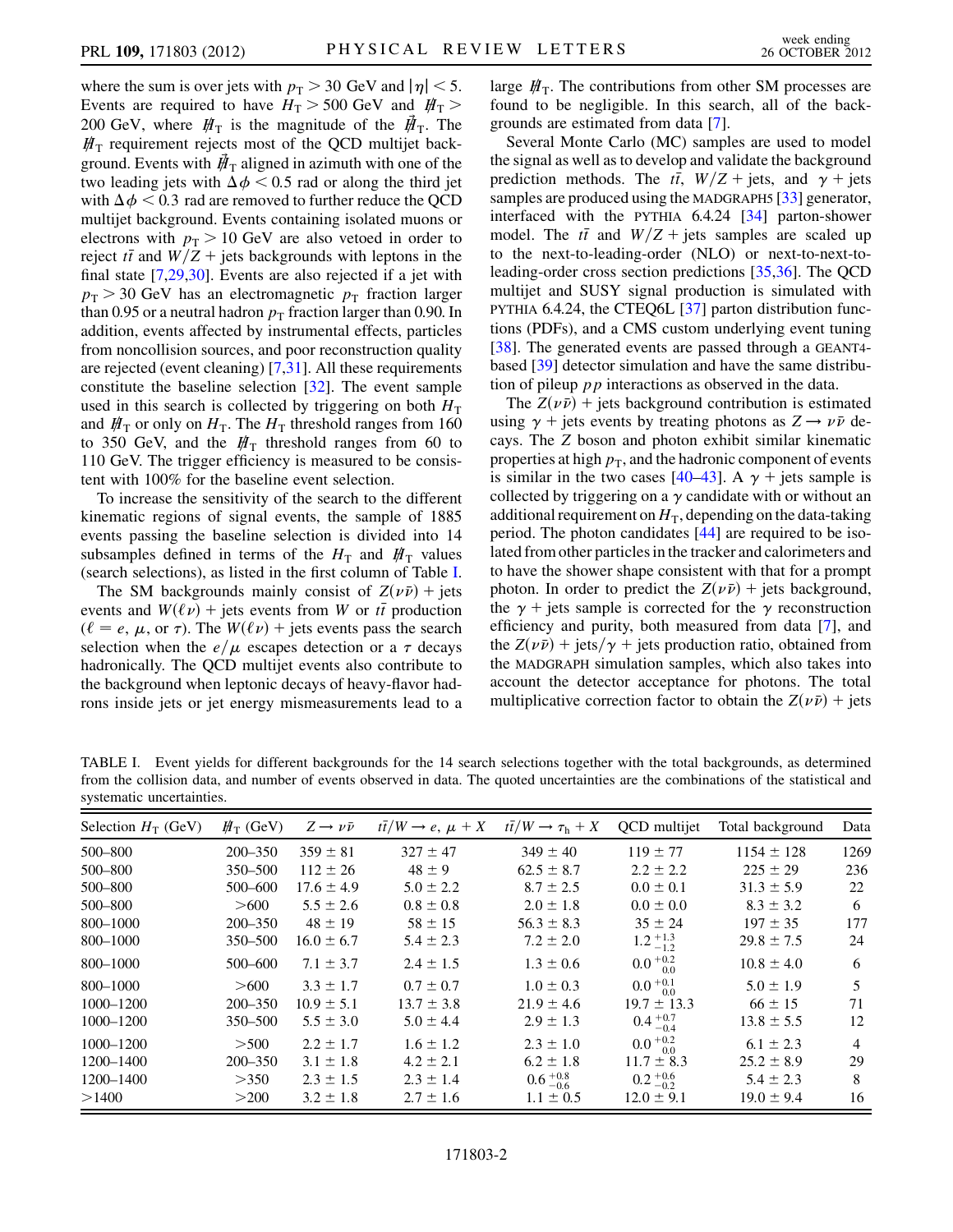background prediction from the  $\gamma$  + jets event yield is  $0.28 \pm 0.06$  for the baseline selection. The dominant<br>systematic uncertainties on this background estimation systematic uncertainties on this background estimation originate from the theoretical uncertainty on the  $\gamma$ /Z cross section ratio (20–40%) [\[40](#page-5-15)[,43\]](#page-5-16), the detector acceptance  $(5-7\%)$ , and the  $\gamma$  reconstruction and isolation efficiency  $(1-10\%)$ , depending on the search regions.

As a cross check, the  $Z(\nu \bar{\nu})$  + jets background is also<br>imated using  $Z(\nu^+ \nu^-)$  + jets events by treating muons estimated using  $Z(\mu^+\mu^-)$  + jets events by treating muons as neutrinos and correcting for the acceptance and efficiencies of the  $Z(\mu^+\mu^-)$  + jets event selection and the ratio of branching fractions  $\mathcal{B}(\rightarrow \nu \bar{\nu})/\mathcal{B}(\rightarrow \mu^{+} \mu^{-}) =$ <br>5.95 + 0.02.1451. The  $Z(\nu \bar{\nu})$  + jets background estimated  $5.95 \pm 0.02$  [[45\]](#page-5-18). The  $Z(\nu \bar{\nu})$  + jets background estimated<br>with this method is found to be consistent with the one with this method is found to be consistent with the one from the  $\gamma$  + jets events.

The  $W(\ell \nu)$  + jets events ( $\ell = e$  or  $\mu$ ) from W or top quark production constitute a background when an electron or muon is not identified or is nonisolated and therefore passes the lepton veto. This background is estimated from a  $\mu$  + jets control sample, selected with the same criteria as those used for the search, except that we require exactly

one rather than zero isolated  $\mu$ . The transverse mass  $m<sub>T</sub>$  =

 $\sqrt{2p_{\rm T}^{\mu}E_{\rm T}[1-\cos(\Delta\phi)]}$  is required to be less than 100 GeV<br>in order to solect synta containing a W<sub>1</sub> + was deed and in order to select events containing a  $W \rightarrow \mu \nu$  decay and to suppress possible new physics signal contamination, i.e., the signal events resulting in the  $\mu$  + jets sample used for the background estimation. Here,  $E_T$  is the missing trans-verse energy [\[31\]](#page-5-6), and  $\Delta \phi$  is the azimuthal angle between the  $\mu$  and the  $\not{E}_T$ . Events are weighted according to  $(1/\epsilon_{\rm iso}^{\mu})$ <br> $[(1-\epsilon^{\epsilon,\mu})/\epsilon^{\mu}]$  and  $(\epsilon^{\epsilon,\mu}/\epsilon^{\mu})$   $[(1-\epsilon^{\epsilon,\mu})/\epsilon^{\mu}]$  in or- $[(1 - \epsilon_{\text{reco}}^{\ell,\mu})/\epsilon_{\text{reco}}^{\mu}]$  and  $(\epsilon_{\text{reco}}^{\ell,\mu}/\epsilon_{\text{reco}}^{\mu})$   $[(1 - \epsilon_{\text{iso}}^{\ell,\mu})/\epsilon_{\text{iso}}^{\mu}]$  in or-<br>der to predict events with unidentified lentons and nonder to predict events with unidentified leptons and nonisolated leptons, where  $\epsilon_{\text{reco}}^{e^{\mu},\mu}$  and  $\epsilon_{\text{iso}}^{e^{\mu},\mu}$  are the reconstruction<br>and isolation efficiencies of the electrons and muons. The and isolation efficiencies of the electrons and muons. The lepton reconstruction efficiencies are obtained from MC simulation, while the isolation efficiencies are extracted by applying a ''tag-and-probe'' method [[46\]](#page-5-19) on the  $Z(\ell^+\ell^-)$  + jets events in data. The lepton reconstruction and identification efficiencies are parametrized in lepton  $p_{\text{T}}$  and  $\Delta R = \sqrt{(\Delta \eta)^2 + (\Delta \phi)^2}$  relative to the closest jet,<br>in order to account for the kinematic differences between in order to account for the kinematic differences between  $Z(\ell^+\ell^-)$  + jets events and the  $t\bar{t}$  and  $W$  + jets events.<br>Leptons that are out of acceptance and events lost due Leptons that are out of acceptance and events lost due to the  $m<sub>T</sub>$  requirement are accounted for using factors determined from simulation. This background estimation method based on the collision data is validated by applying it to a MC sample and comparing the predicted and the true detector-level background distributions.

The predicted background for each search region is listed in Table [I.](#page-1-0) On this background estimation, low statistics in the  $\mu$  + jets control sample are the dominant source of uncertainty in most of the search regions. The modeling of the lepton reconstruction and isolation efficiencies yields a 10% uncertainty. An additional uncertainty of 4–20% varying for different search regions is assigned based on the statistical power of the validation of this background estimation method. A 3% uncertainty accounts for the effect of the presence of QCD, Z, or diboson events in the  $\mu$  + jets sample, which are modeled by MC simulation.

The background from the hadronic decay of  $\tau$  leptons  $(\tau_h)$  is estimated from a sample of  $\mu$  + jets events, selected from inclusive  $\mu$  or  $\mu$ + ≥ 2-jet triggers by requiring exactly one  $\mu$  with  $p_T > 20$  GeV and  $|\eta| < 2.1$ . In this sample, the muon  $p<sub>T</sub>$  is replaced with a jet  $p<sub>T</sub>$  taken randomly from a simulated response function for a hadronically decaying  $\tau$  lepton. The  $H<sub>T</sub>$  and  $H<sub>T</sub>$  of the event are recalculated including this  $\tau$  jet, and the search selections are applied to predict the  $\tau_h$  background. The  $\tau$ -jet response function for  $p_{\text{T}}^{\text{jet}}/p_{\text{T}}^{\tau}$  is obtained from simulated<br>the and  $W(\tau v)$  + jets events by matching the reconstructed  $\tau$  jet with the generated  $\tau$ . Corrections are applied to account for the trigger efficiency acceptance and effi- $\overline{t}$  and  $W(\tau \nu)$  + jets events by matching the reconstructed<br>interview with the generated  $\tau$ . Corrections are applied to account for the trigger efficiency, acceptance, and efficiency of the  $\mu$  selection, and the ratio of branching fractions  $B(W \to \tau_h \nu)/B(W \to \mu \nu) = 0.69 \pm 0.05$  [[45\]](#page-5-18).<br>This  $\tau_s$  background estimation method is validated by This  $\tau_h$  background estimation method is validated by applying it to the W and  $t\bar{t}$  MC samples, and 6–13% uncertainties are assigned mainly to reflect the statistical uncertainties are assigned mainly to reflect the statistical power of this validation. The other main systematic uncertainties arise from the  $\mu$  acceptance ( $\leq 13\%$ ); the  $\tau$ -jet response function ( $\leq 20\%$ ); and the subtraction of residual QCD multijet,  $Z(\mu^+\mu^-)$  + jets, and  $(t\bar{t}/W) \rightarrow \tau \nu + X \rightarrow$ QCD multijet,  $Z(\mu^+\mu^-)$  + jets, and  $(t/N) \rightarrow \tau \nu + X \rightarrow \mu \nu + X$  backgrounds ( $\leq 2\%$ ), where the quoted uncertainties apply to all search regions tainties apply to all search regions.

The QCD background is estimated from collision data [\[7\]](#page-4-5) recorded with a set of triggers having an  $H<sub>T</sub>$  threshold ranging from 150 to 700 GeV. The data samples used include the electroweak contributions not removed by the lepton veto and any potential new physics events; however, their cross section is negligible compared to the QCD multijet cross section. First, the  $p<sub>T</sub>$  values of the jets with  $p_T > 15$  GeV in these events are adjusted within the jet  $p_T$ resolution, using a kinematic fit such that the events are balanced in the transverse plane. The jet  $p_T$  values in the rebalanced events are then smeared with the measured jet resolutions to predict the QCD multijet background. The jet  $p_T$  response functions are determined as a function of  $p_T$  and  $\eta$  using a QCD multijet MC sample that includes heavy-flavor quarks. The width and tail of the  $p_T$  response functions are subsequently adjusted to account for the differences in the resolutions measured in simulation and in data  $[26]$  $[26]$  $[26]$ . The width  $(\sigma)$  of the Gaussian part of the simulated response is  $5 \ (30)$ % narrower than what is observed in the data for  $|\eta| < 0.5$  (2.3  $< |\eta| < 5.0$ ). After correcting for this difference, the fraction of jets with response more than  $2.5\sigma$  away from the mean value is consistent with that in the data within uncertainties. The main uncertainties in this QCD estimation method arise from the shape of the jet response functions, including the Gaussian width, the tails, the heavy-flavor contribution, and the effect of pileup on jets in an event. The method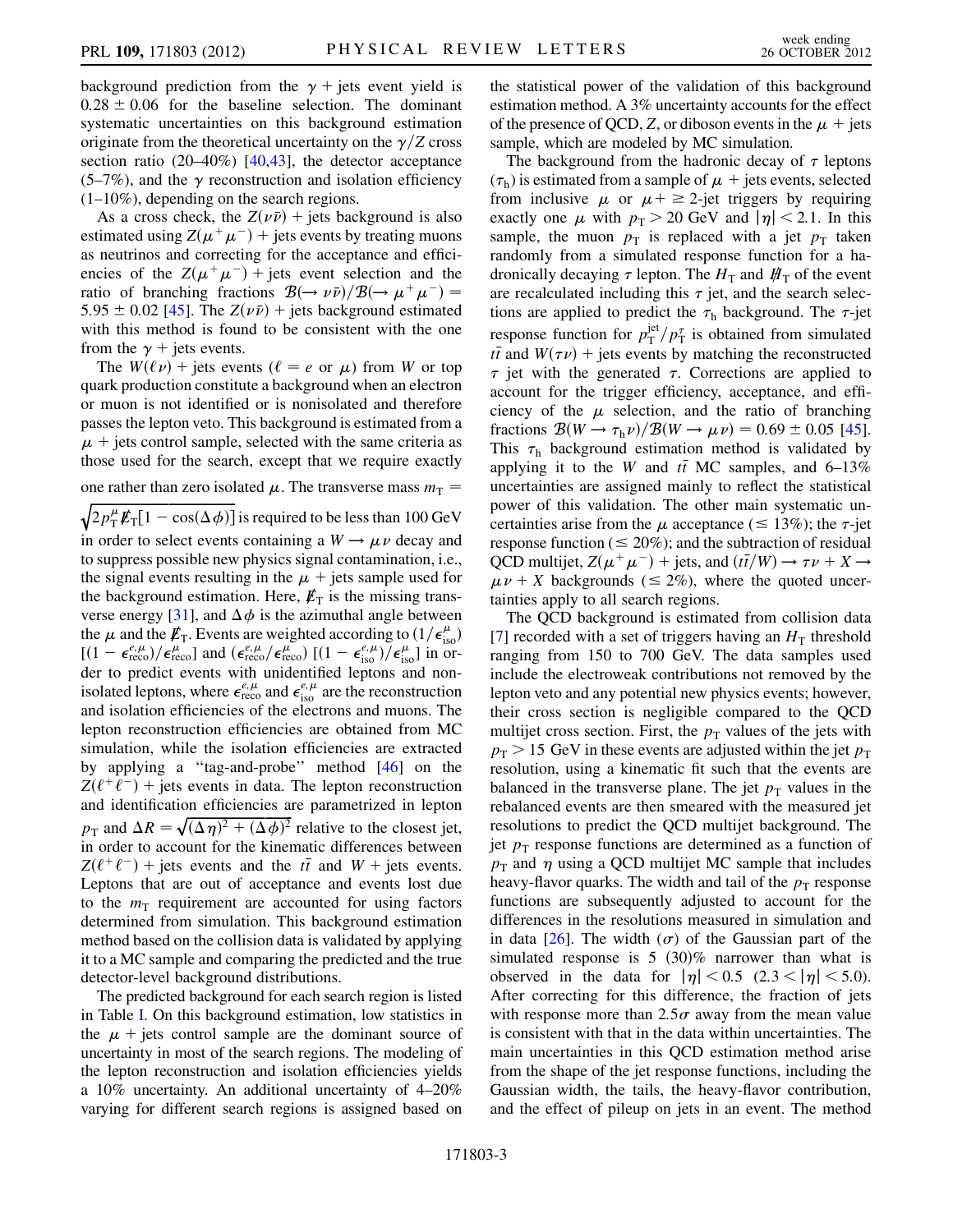has been validated in simulated QCD multijet events within the statistical uncertainties (30–50%), which are assigned as an additional uncertainty. The total uncertainty adds up to 60–70%.

The predicted yields of the SM background and the number of events observed in data are summarized in Table [I](#page-1-0) for the [1](#page-3-0)4 search regions. Figure 1 shows the  $H<sub>T</sub>$ and  $H_{\rm T}$  distributions predicted for the SM background, together with those observed in data. The data are consistent with the SM background estimates.

The 95% confidence level (C.L.) upper limits on the CMSSM signal cross section are set using a modified frequentist  $CL<sub>s</sub>$  method, taking the profile likelihood as a test statistic [[47](#page-5-20)[–49\]](#page-5-21). The results from 14 exclusive search regions are combined into one test statistic considering the bin-to-bin correlations of the systematic uncertainties. The CMSSM model has five independent parameters: the universal scalar and gaugino masses at the grand unification scale,  $m_0$  and  $m_{1/2}$ ; the trilinear coupling,  $A_0$ ; the ratio of the vacuum expectation values of the two Higgs doublets,  $\tan \beta$ ; and the sign of the Higgsino mixing parameter,  $\mu$ .<br>The signal cross section is calculated at NI O and next-to-The signal cross section is calculated at NLO and next-to-leading-log (NLL) accuracy [[50](#page-5-22)–[52](#page-5-23)]. The  $H<sub>T</sub>$  and  $H<sub>T</sub>$ distributions predicted for a low-mass CMSSM benchmark parameter set LM5,  $m_0 = 230 \text{ GeV}, m_{1/2} = 360 \text{ GeV},$  $\overline{A}_0 = 0$ , tan $\beta = 10$  $\beta = 10$  $\beta = 10$ , and  $\mu > 0$ , are shown in Fig. 1.<br>The acceptance times efficiency of the event selection

The acceptance times efficiency of the event selection for signal events is evaluated using the simulated CMSSM samples. The uncertainties on the background predictions, the luminosity determination  $(2.2\%)$  [[16\]](#page-4-7), the signal acceptance and efficiency arising from the jet energy correction  $(8\%)$ , the jet energy resolution  $(2\%)$ , the PDF  $(6\%)$ , the trigger inefficiency  $(2\%)$ , and the event cleaning  $[31]$  $[31]$   $(3\%)$ are taken into account by the limit-setting procedure. The possible overprediction of the backgrounds due to the presence of the signal in the data samples used for the

<span id="page-3-0"></span>

FIG. 1 (color online). The (a)  $H<sub>T</sub>$  and (b)  $H<sub>T</sub>$  distributions in the search data samples (circles) compared with histograms showing predictions of the SM background and SUSY signal (LM5, see the text) for events passing the baseline selection. The hatched region indicates the uncertainties on the background predictions. The last bin contains all events above the maximum values of  $H<sub>T</sub>$  and  $H<sub>T</sub>$  in the figures. The ratio of the observed data to the background predictions is also shown.

background prediction is estimated to be about 3–20%, depending on  $(m_0, m_{1/2})$  values, and subtracted when testing for the signal + background hypothesis in the  $CL<sub>s</sub>$  method.

The upper limits on the CMSSM signal cross section are mapped into lower limits in the  $(m_0, m_{1/2})$  plane (exclusion contour), as shown in Fig. [2](#page-3-1) [\[32](#page-5-7)[,53\]](#page-5-24). The exclusion contours are also shown for the cases in which the signal cross section is varied by changing the renormalization and factorization scales by a factor of 2 and using the PDF4LHC recommendation [\[54\]](#page-5-25) for the PDF uncertainty to illustrate the sensitivity of the exclusion to the signal cross section uncertainty. Conservatively, using the  $-1\sigma$ theory uncertainty values on the observed limit, squark masses below 1.2 TeV and gluino masses below 0.72 TeV are excluded for the chosen CMSSM parameter set.

The search results are also presented in a more general context of simplified models [[20,](#page-4-10)[21](#page-4-11)] of new particles ( $\tilde{q}$  or  $\tilde{g}$ ) decaying to one or two jets and an undetectable weakly interacting particle  $({\tilde{\chi}}^0)$ . The model used here includes the production of  $\tilde{g}\tilde{g}$  and  $\tilde{q}\tilde{q}$  pairs and their decays for a wide range of  $(m(\tilde{g}), m(\tilde{\chi}^0))$  and  $(m(\tilde{q}), m(\tilde{\chi}^0))$  values, and other SUSY particles are decoupled by being given masses beyond the reach of the LHC. The signal acceptance times efficiency [[32](#page-5-7)] and its uncertainty are evaluated in the same way as used for the CMSSM but using the simulated simplified model signal samples. The observed and expected 95% C.L. upper limits on the signal cross section of  $\tilde{g}\tilde{g}$  and  $\tilde{q}\tilde{q}$  production are shown in Fig. [3](#page-4-15) in the

<span id="page-3-1"></span>

FIG. 2 (color online). The observed and expected 95% C.L. limits in the CMSSM  $(m_0, m_{1/2})$  plane. The shaded region around the expected limit shows the  $\pm 1\sigma$  variation in the expected limit while the dot-dashed curves show the variation expected limit, while the dot-dashed curves show the variation in the observed limit when the signal cross section is varied by its theoretical uncertainties. The remaining CMSSM parameters are  $\tan \beta = 10$ ,  $\mu > 0$ , and  $A_0 = 0$ . The limits from an earlier<br>CMS search [7] and from other experiments [55] are also shown CMS search [[7\]](#page-4-5) and from other experiments [[55](#page-5-26)] are also shown. The limits from Ref. [\[7\]](#page-4-5) are shown only up to 1000 GeV in  $m_0$ , as done in [\[7\]](#page-4-5). The regions where the superpartner of the  $\tau$  lepton  $({\tilde{\tau}})$  is the LSP, the renormalization group equations (RGEs) do not converge, or there is no electroweak symmetry breaking (EWSB) [[53](#page-5-24)], are also indicated.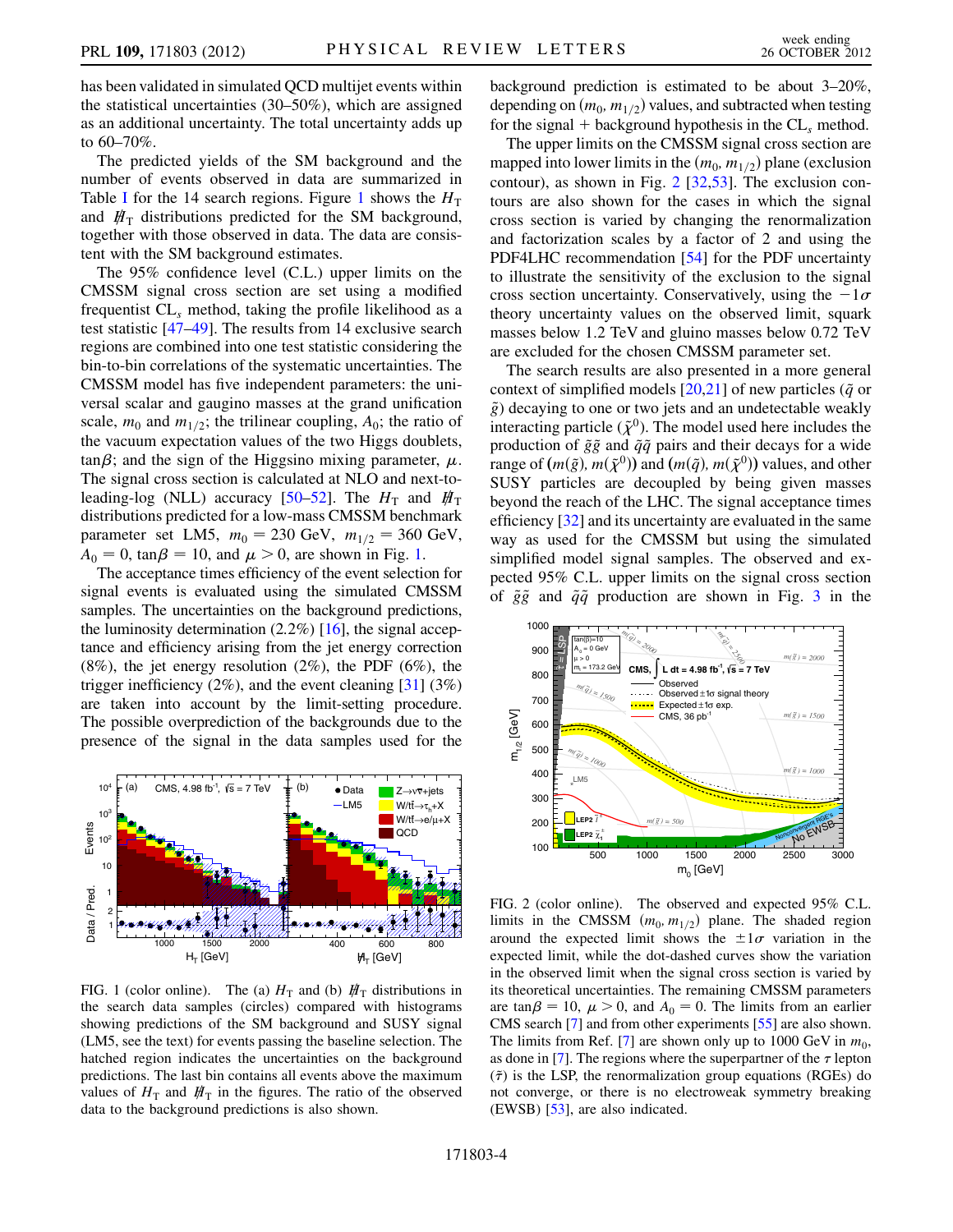<span id="page-4-15"></span>

FIG. 3 (color online). The observed and expected 95% C.L. upper limits on the (a)  $\tilde{g}\tilde{g}$  and (b)  $\tilde{q}\tilde{q}$  cross sections in the  $(m(\tilde{g}), m(\tilde{\chi}^0))$  and  $(m(\tilde{q}), m(\tilde{\chi}^0))$  planes obtained with the simplified model. Also shown are the  $\pm 1\sigma$  variation in the expected limit and the variation in the observed limit when the signal cross limit and the variation in the observed limit when the signal cross section is varied by its theoretical uncertainties.

 $(m(\tilde{g}), m(\tilde{\chi}^0))$  and  $(m(\tilde{q}), m(\tilde{\chi}^0))$  planes, together with contours where the signal cross sections from the NLO + NLL calculations  $[50-52]$  $[50-52]$  $[50-52]$  are excluded. The results are presented only in the region of  $m(\tilde{g}, \tilde{q}) - m(\tilde{\chi}^0)$ 150 GeV, since the estimation of signal acceptance times efficiency becomes unreliable due to its strong dependence on the modeling of QCD radiation when the mass difference  $m(\tilde{g}, \tilde{q}) - m(\tilde{\chi}^0)$  is smaller. In this model, the  $m(\tilde{g})$ values below 1.0 TeV and  $m(\tilde{q})$  values below 0.76 TeV are excluded for  $m(\tilde{\chi}^0)$  < 200 GeV.

In summary, a search for new physics has been performed in the final state with at least three jets and large  $H<sub>T</sub>$  using a data sample corresponding to an integrated luminosity of 4.98 fb<sup>-1</sup> collected in 7 TeV  $pp$  collisions with the CMS detector at the LHC. The observed numbers of events are consistent with the estimated SM background contributions, and 95% C.L. exclusion limits are set in the CMSSM parameter space which significantly extend the previous results. For the simplified models of  $\tilde{g}\tilde{g}$  and  $\tilde{q}\tilde{q}$  production, the  $m(\tilde{g})$  values below 1.0 TeV and  $m(\tilde{q})$  values below 0.76 TeV are excluded for  $m(\tilde{\chi}^0)$  < 200 GeV.

We wish to congratulate our colleagues in the CERN accelerator departments for the excellent performance of the LHC machine. We thank the technical and administrative staff at CERN and other CMS institutes and acknowledge support from FMSR (Austria); FNRS and FWO (Belgium); CNPq, CAPES, FAPERJ, and FAPESP (Brazil); MES (Bulgaria); CERN; CAS, MoST, and NSFC (China); COLCIENCIAS (Colombia); MSES (Croatia); RPF (Cyprus); Academy of Sciences and NICPB (Estonia); Academy of Finland, ME, and HIP (Finland); CEA and CNRS/IN2P3 (France); BMBF, DFG, and HGF (Germany); GSRT (Greece); OTKA and NKTH (Hungary); DAE and DST (India); IPM (Iran); SFI (Ireland); INFN (Italy); NRF and WCU (Korea); LAS (Lithuania); CINVESTAV, CONACYT, SEP, and UASLP-FAI (Mexico); PAEC (Pakistan); SCSR (Poland); FCT (Portugal); JINR (Armenia, Belarus, Georgia, Ukraine, Uzbekistan); MST and MAE (Russia); MSTD (Serbia); MICINN and CPAN (Spain); Swiss Funding Agencies (Switzerland); NSC (Taipei); TUBITAK and TAEK (Turkey); STFC (United Kingdom); and DOE and NSF (USA).

- <span id="page-4-0"></span>[1] J. Wess and B. Zumino, Nucl. Phys. **B70**, 39 (1974).
- <span id="page-4-1"></span>[2] H.-C. Cheng and I. Low, J. High Energy Phys. 09 (2003) 051.
- <span id="page-4-2"></span>[3] T. Appelquist, H.-C. Cheng, and B.A. Dobrescu, *Phys.* Rev. D 64, 035002 (2001).
- <span id="page-4-3"></span>[4] G. R. Farrar and P. Fayet, *Phys. Lett. B* **76**, 575 (1978).
- <span id="page-4-4"></span>[5] T. Aaltonen et al. (CDF Collaboration), Phys. Rev. Lett. 102, 121801 (2009).
- <span id="page-4-5"></span>[6] V. Abazov et al. (D0 Collaboration), Phys. Lett. B 660, 449 (2008).
- [7] S. Chatrchyan et al. (CMS Collaboration), J. High Energy Phys. 08 (2011) 155.
- [8] V. Khachatryan et al. (CMS Collaboration), *Phys. Lett. B* 698, 196 (2011).
- [9] S. Chatrchyan et al. (CMS Collaboration), *Phys. Rev. Lett.* 107, 221804 (2011).
- [10] S. Chatrchyan et al. (CMS Collaboration), Phys. Rev. D 85, 012004 (2012).
- [11] G. Aad et al. (ATLAS Collaboration), Phys. Lett. B 701, 186 (2011).
- [12] G. Aad et al. (ATLAS Collaboration), *Phys. Lett. B* 710, 67 (2012).
- [13] G. Aad et al. (ATLAS Collaboration), J. High Energy Phys. 11 (2011) 099.
- <span id="page-4-6"></span>[14] G. Aad et al. (ATLAS Collaboration), J. High Energy Phys. 07 (2012) 167.
- <span id="page-4-7"></span>[15] G. Aad et al. (ATLAS Collaboration),  $arXiv:1208.0949$ [Phys. Rev. D (to be published)].
- <span id="page-4-8"></span>[16] CMS Collaboration, CMS Physics Analysis Summary Report No. CMS-PAS-SMP-12-008, 2010 [http://cdsweb .cern.ch/record/1434360].
- [17] A. H. Chamseddine, R. L. Arnowitt, and P. Nath, *Phys.* Rev. Lett. 49, 970 (1982).
- <span id="page-4-9"></span>[18] R. L. Arnowitt and P. Nath, *Phys. Rev. Lett.* **69**, 725 (1992).
- <span id="page-4-10"></span>[19] G.L. Kane, C. Kolda, L. Roszkowski, and J.D. Wells, Phys. Rev. D 49, 6173 (1994).
- <span id="page-4-11"></span>[20] J. Alwall, P.C. Schuster, and N. Toro, *Phys. Rev. D* 79, 075020 (2009).
- <span id="page-4-12"></span>[21] LHC New Physics Working Group, arXiv:1105.2838.
- <span id="page-4-13"></span>[22] S. Chatrchyan et al. (CMS Collaboration), JINST 3, S08004 (2008).
- [23] CMS uses a right-handed coordinate system, with the origin at the nominal interaction point, the  $x$  axis pointing to the center of the LHC, the y axis pointing up (perpendicular to the LHC plane), and the  $z$  axis along the anticlockwise-beam direction. The polar angle,  $\theta$ , is measured from the positive z axis, and the azimuthal angle,  $\phi$ , is measured in the  $x-y$  plane relative to the  $x$  axis. The pseudorapidity  $\eta$  is defined as  $\eta = -\ln[\tan(\theta/2)]$ .
- <span id="page-4-14"></span>[24] CMS Collaboration, CMS Physics Analysis Summary Report No. CMS-PAS-PFT-09-001, 2009 [http://cdsweb .cern.ch/record/1194487].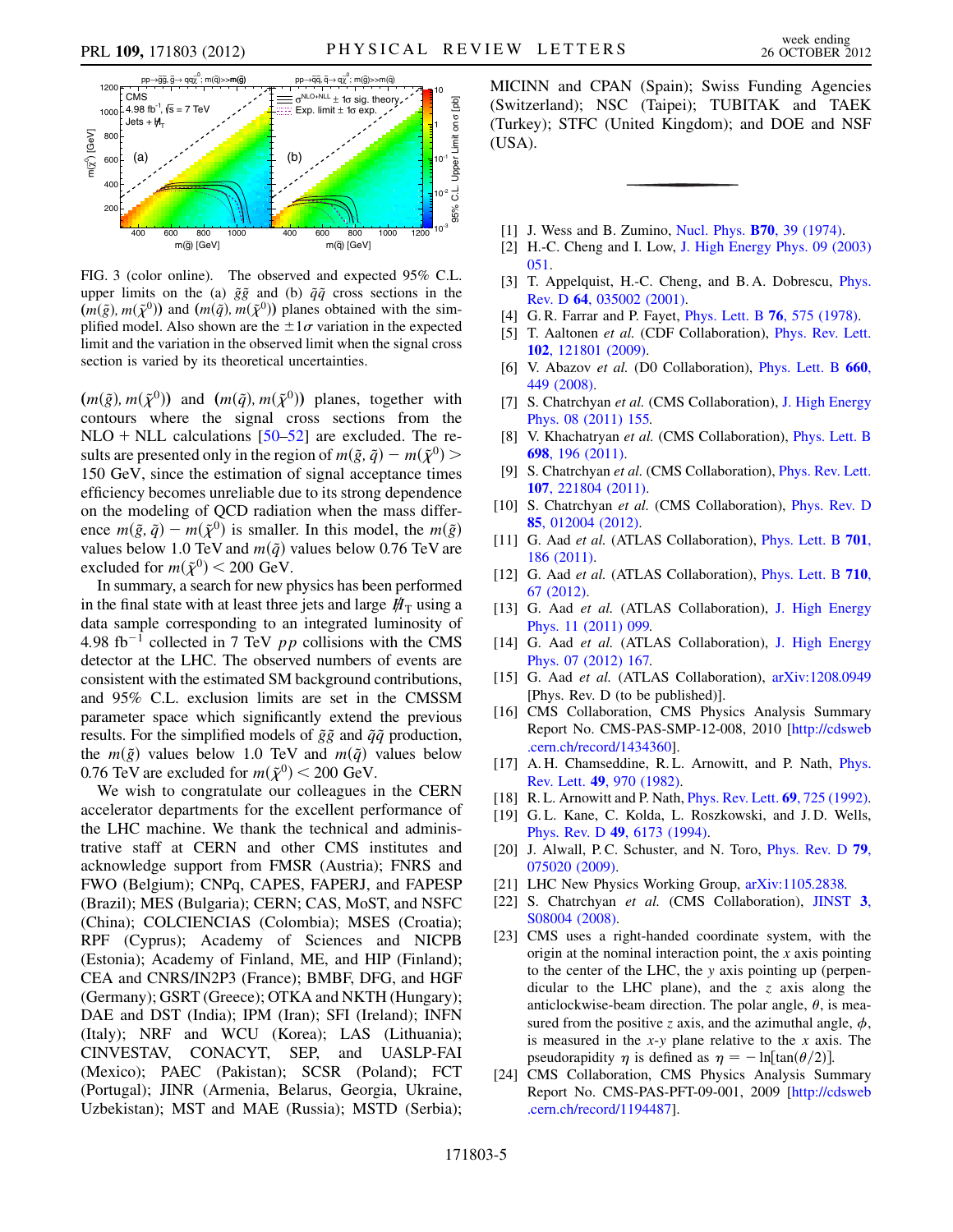- <span id="page-5-0"></span>[25] M. Cacciari, G.P. Salam, and G. Soyez, J. High Energy Phys. 04 (2008) 063.
- <span id="page-5-1"></span>[26] S. Chatrchyan et al. (CMS Collaboration), JINST 6, P11002 (2011).
- <span id="page-5-2"></span>[27] M. Cacciari and G. P. Salam, *Phys. Lett. B* **659**, 119 (2008).
- <span id="page-5-3"></span>[28] M. Cacciari, G. P. Salam, and G. Soyez, J. High Energy Phys. 04 (2008) 005.
- <span id="page-5-4"></span>[29] CMS Collaboration, CMS Physics Analysis Summary Report No. CMS-PAS-MUO-10-002, 2010 [http://cdsweb .cern.ch/record/1279140].
- <span id="page-5-5"></span>[30] CMS Collaboration, CMS Physics Analysis Summary Report No. CMS-PAS-EGM-10-004, 2010 [http://cdsweb .cern.ch/record/1299116].
- <span id="page-5-6"></span>[31] S. Chatrchyan et al. (CMS Collaboration), JINST 6, P09001 (2011).
- <span id="page-5-7"></span>[32] See Supplemental Material at [http://link.aps.org/](http://link.aps.org/supplemental/10.1103/PhysRevLett.109.171803) [supplemental/10.1103/PhysRevLett.109.171803](http://link.aps.org/supplemental/10.1103/PhysRevLett.109.171803) for additional information on the event selection; the CMSSM exclusion contour in the  $(m(\tilde{g}), m(\tilde{q}))$  plane for  $\tan \beta = 10$ ,<br>  $\mu > 0$ , and  $A_0 = 0$ ; and the acceptance times efficiency for  $\mu > 0$ , and  $A_0 = 0$ ; and the acceptance times efficiency for the simplified models of  $\tilde{g}\tilde{g}$  and  $\tilde{q}\tilde{q}$  production.
- <span id="page-5-8"></span>[33] J. Alwall, P. Dremin, S. de Visscher, R. Frederix, M. Herquest, F. Maltoni, T. Pehn, D. L. Rainwater, and T. Stelzer, J. High Energy Phys. 09 (2007) 028.
- <span id="page-5-9"></span>[34] T. Sjöstrand, S. Mrenna, and P.Z. Skands, J. High Energy Phys. 05 (2006) 026.
- <span id="page-5-10"></span>[35] N. Kidonakis, *Phys. Rev. D* **82**, 114030 (2010).
- <span id="page-5-11"></span>[36] K. Melnikov and F. Petriello, *Phys. Rev. D* **74**, 114017 (2006).
- <span id="page-5-12"></span>[37] J. Pumplin, D. R. Stump, J. Huston, H. L. Lai, P.M. Nadolsky, and W. K. Tung, J. High Energy Phys. 07 (2002) 012.
- <span id="page-5-13"></span>[38] R. Field, arXiv:1010.3558.
- <span id="page-5-14"></span>[39] J. Allison et al., IEEE Trans. Nucl. Sci. 53, 270 (2006).
- <span id="page-5-15"></span>[40] Z. Bern, G. Diana, L. J. Dixon, F. Febres Cordero, S. Hoche, H. Ita, D. A. Kosower, D. Maître, and K. J. Ozeren, *Phys. Rev.* D 84, 114002 (2011).
- [41] J. H. Kuhn, A. Kulesza, S. Pozzorini, and M. Schulze, J. High Energy Phys. 03 (2006) 059.
- [42] S. Ask, M. A. Parker, T. Sandova, M. E. Shea, and W. J. Stirling, J. High Energy Phys. 10 (2011) 058.
- <span id="page-5-16"></span>[43] Z. Bern, G. Diana, L. J. Dixon, F. Febres Cordero, S. Hoche, H. Ita, D.A. Kosower, D. Maître, and K.J. Ozeren, arXiv:1206.6064.
- <span id="page-5-17"></span>[44] S. Chatrchyan et al. (CMS Collaboration), Phys. Rev. D 84, 052011 (2011).
- <span id="page-5-18"></span>[45] K. Nakamura et al. (Particle Data Group), J. Phys. G 37, 075021 (2010).
- <span id="page-5-19"></span>[46] S. Chatrchyan et al. (CMS Collaboration), J. High Energy Phys. 10 (2011) 132.
- <span id="page-5-20"></span>[47] A.L. Read, J. Phys. G 28, 2693 (2002).
- [48] T. Junk, Nucl. Instrum. Methods Phys. Res., Sect. A 434, 435 (1999).
- <span id="page-5-21"></span>[49] ATLAS and CMS Collaborations, Reports No. ATL-PHYS-PUB-2011-011 and No. CMS NOTE-2011/005, 2011 [https://cdsweb.cern.ch/record/1379837].
- <span id="page-5-22"></span>[50] W. Beenakker, R. Höpker, M. Spira, and P.M. Zerwas, Nucl. Phys. B492, 51 (1997).
- [51] A. Kulesza and L. Motyka, *Phys. Rev. Lett.* **102**, 111802 (2009).
- <span id="page-5-23"></span>[52] M. Krämer, A. Kulesza, R. van der Leeuw, M. Mangano, S. Padhi, T. Plehn, and X. Portell, arXiv:1206.2892.
- <span id="page-5-24"></span>[53] K. Matchev and R. Remington, arXiv:1202.6580.
- <span id="page-5-25"></span>[54] S. Alekhin et al.,  $arXiv:1101.0536$ .
- <span id="page-5-26"></span>[55] ALEPH, DELPHI, L3, and OPAL Collaborations, Report No. LEPSUSYWG/02-06-2, 2002 [http://lepsusy.web .cern.ch/lepsusy/].

<span id="page-5-32"></span><span id="page-5-31"></span><span id="page-5-30"></span><span id="page-5-29"></span><span id="page-5-28"></span><span id="page-5-27"></span>S. Chatrchyan,<sup>1</sup> V. Khachatryan,<sup>1</sup> A. M. Sirunyan,<sup>1</sup> A. Tumasyan,<sup>1</sup> W. Adam,<sup>2</sup> T. Bergauer,<sup>2</sup> M. Dragicevic,<sup>2</sup> J. Erö,<sup>2</sup> C. Fabjan,<sup>2[,b](#page-14-0)</sup> M. Friedl,<sup>2</sup> R. Frühwirth,<sup>2,[b](#page-14-0)</sup> V. M. Ghete,<sup>2</sup> J. Hammer,<sup>2</sup> N. Hörmann,<sup>2</sup> J. Hrubec,<sup>2</sup> M. Jeitler,<sup>2,b</sup> W. Kiesenhofer,<sup>2</sup> V. Knünz,<sup>2</sup> M. Krammer,<sup>2[,b](#page-14-0)</sup> D. Liko,<sup>2</sup> I. Mikulec,<sup>2</sup> M. Pernicka,<sup>2[,a](#page-14-1)</sup> B. Rahbaran,<sup>2</sup> C. Rohringer,<sup>2</sup> H. Rohringer,<sup>2</sup> R. Schöfbeck,<sup>2</sup> J. Strauss,<sup>2</sup> A. Taurok,<sup>2</sup> P. Wagner,<sup>2</sup> W. Waltenberger,<sup>2</sup> G. Walzel,<sup>2</sup> E. Widl,<sup>2</sup> C.-E. Wulz,<sup>2,[b](#page-14-0)</sup> V. Mossolov,<sup>3</sup> N. Shumeiko,<sup>3</sup> J. Suarez Gonzalez,<sup>3</sup> S. Bansal,<sup>4</sup> T. Cornelis,<sup>4</sup> E. A. De Wolf,<sup>4</sup> X. Janssen,<sup>4</sup> S. Luyckx,<sup>4</sup> T. Maes,<sup>4</sup> L. Mucibello,<sup>4</sup> S. Ochesanu,<sup>4</sup> B. Roland,<sup>4</sup> R. Rougny,<sup>4</sup> M. Selvaggi,<sup>4</sup> Z. Staykova,<sup>4</sup> H. Van Haevermaet,<sup>4</sup> P. Van Mechelen,<sup>4</sup> N. Van Remortel,<sup>4</sup> A. Van Spilbeeck,<sup>4</sup> F. Blekman,<sup>5</sup> S. Blyweert,<sup>5</sup> J. D'Hondt,<sup>5</sup> R. Gonzalez Suarez,<sup>5</sup> A. Kalogeropoulos,<sup>5</sup> M. Maes,<sup>5</sup> A. Olbrechts,<sup>5</sup> W. Van Doninck,<sup>5</sup> P. Van Mulders,<sup>5</sup> G. P. Van Onsem,<sup>5</sup> I. Villella,<sup>5</sup> B. Clerbaux,<sup>6</sup> G. De Lentdecker,<sup>6</sup> V. Dero,<sup>6</sup> A. P. R. Gay,<sup>6</sup> T. Hreus,<sup>6</sup> A. Léonard,<sup>6</sup> P. E. Marage,<sup>6</sup> T. Reis,<sup>6</sup> L. Thomas,<sup>6</sup> C. Vander Velde,<sup>6</sup> P. Vanlaer,<sup>6</sup> J. Wang,<sup>6</sup> V. Adler,<sup>7</sup> K. Beernaert,<sup>7</sup> A. Cimmino,<sup>7</sup> S. Costantini,<sup>7</sup> G. Garcia,<sup>7</sup> M. Grunewald,<sup>7</sup> B. Klein,<sup>7</sup> J. Lellouch,<sup>7</sup> A. Marinov,<sup>7</sup> J. Mccartin,<sup>7</sup> A. A. Ocampo Rios,<sup>7</sup> D. Ryckbosch,<sup>7</sup> N. Strobbe,<sup>7</sup> F. Thyssen,<sup>7</sup> M. Tytgat,<sup>7</sup> P. Verwilligen,<sup>7</sup> S. Walsh,<sup>7</sup> E. Yazgan,<sup>7</sup> N. Zaganidis,<sup>7</sup> S. Basegmez, <sup>8</sup> G. Bruno, <sup>8</sup> R. Castello, <sup>8</sup> A. Caudron, <sup>8</sup> L. Ceard, <sup>8</sup> C. Delaere, <sup>8</sup> T. du Pree, <sup>8</sup> D. Favart, <sup>8</sup> L. Forthomme,<sup>8</sup> A. Giammanco, <sup>8[,c](#page-14-2)</sup> J. Hollar, <sup>8</sup> V. Lemaitre, <sup>8</sup> J. Liao, <sup>8</sup> O. Militaru, <sup>8</sup> C. Nuttens, <sup>8</sup> D. Pagano, <sup>8</sup> L. Perrini,<sup>8</sup> A. Pin,<sup>8</sup> K. Piotrzkowski,<sup>8</sup> N. Schul,<sup>8</sup> J. M. Vizan Garcia,<sup>8</sup> N. Beliy,<sup>9</sup> T. Caebergs,<sup>9</sup> E. Daubie,<sup>9</sup> G. H. Hammad, <sup>9</sup> G. A. Alves, <sup>10</sup> M. Correa Martins Junior, <sup>10</sup> D. De Jesus Damiao, <sup>10</sup> T. Martins, <sup>10</sup> M. E. Pol, <sup>10</sup> M. H. G. Souza,<sup>10</sup> W. L. Aldá Júnior,<sup>11</sup> W. Carvalho,<sup>11</sup> A. Custódio,<sup>11</sup> E. M. Da Costa,<sup>11</sup> C. De Oliveira Martins,<sup>11</sup> S. Fonseca De Souza,<sup>11</sup> D. Matos Figueiredo,<sup>11</sup> L. Mundim,<sup>11</sup> H. Nogima,<sup>11</sup> V. Oguri,<sup>11</sup> W. L. Prado Da Silva,<sup>11</sup> A. Santoro,<sup>11</sup> L. Soares Jorge,<sup>11</sup> A. Sznajder,<sup>11</sup> C. A. Bernardes,<sup>12[,d](#page-14-3)</sup> F. A. Dias,<sup>12[,e](#page-14-4)</sup> T. R. Fernandez Perez Tomei,<sup>12</sup> E. M. Gregores,<sup>12,[d](#page-14-3)</sup> C. Lagana,<sup>12</sup> F. Marinho,<sup>12</sup> P. G. Mercadante,<sup>12,d</sup> S. F. Novaes,<sup>12</sup> Sandra S. Padula,<sup>12</sup> V. Genchev, <sup>13,[f](#page-14-5)</sup> P. Iaydjiev, <sup>13,f</sup> S. Piperov, <sup>13</sup> M. Rodozov, <sup>13</sup> S. Stoykova, <sup>13</sup> G. Sultanov, <sup>13</sup> V. Tcholakov, <sup>13</sup>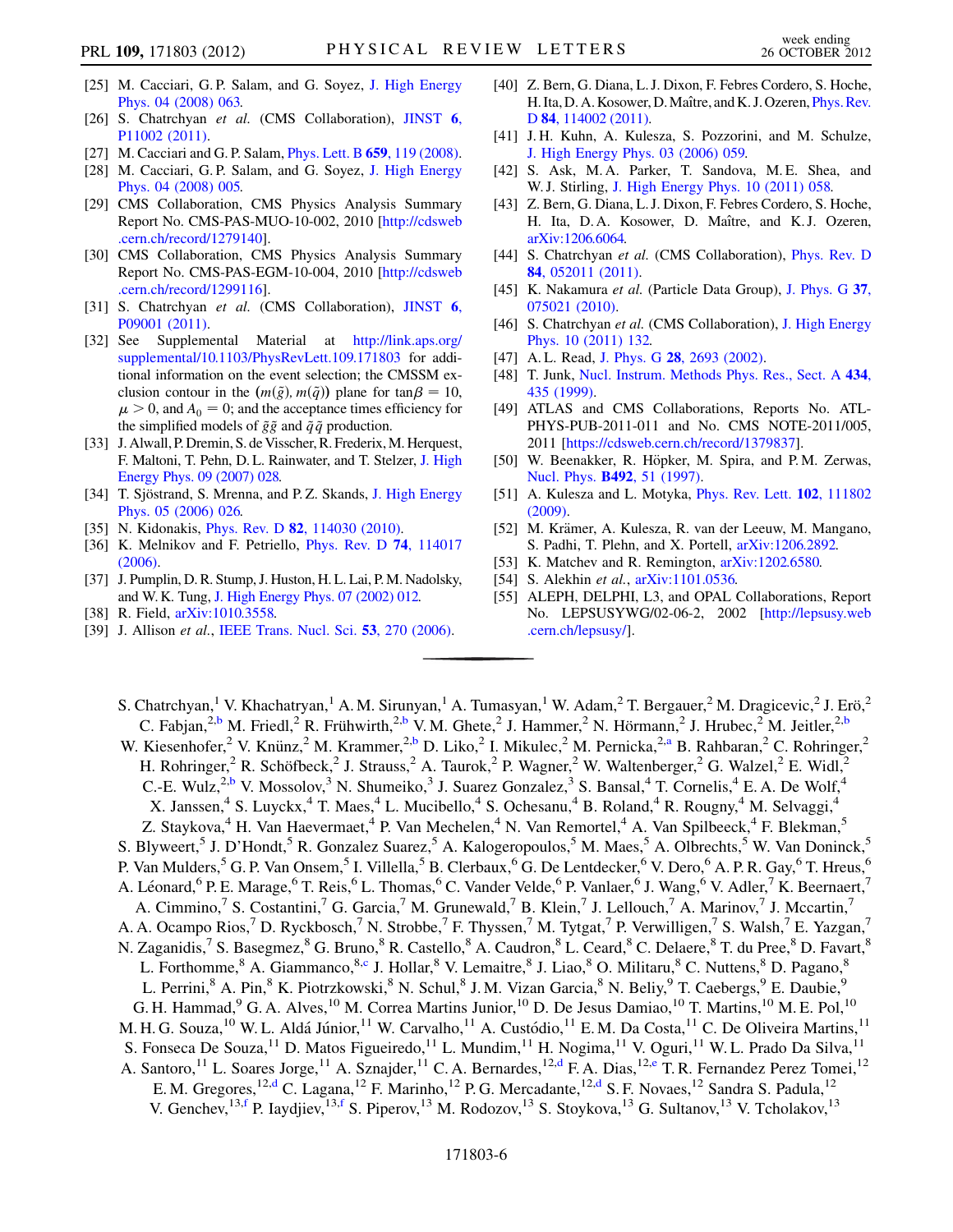<span id="page-6-6"></span><span id="page-6-5"></span><span id="page-6-4"></span><span id="page-6-3"></span><span id="page-6-2"></span><span id="page-6-1"></span><span id="page-6-0"></span>R. Trayanov,<sup>13</sup> M. Vutova,<sup>13</sup> A. Dimitrov,<sup>14</sup> R. Hadjiiska,<sup>14</sup> V. Kozhuharov,<sup>14</sup> L. Litov,<sup>14</sup> B. Pavlov,<sup>14</sup> P. Petkov,<sup>14</sup> J. G. Bian,<sup>15</sup> G. M. Chen,<sup>15</sup> H. S. Chen,<sup>15</sup> C. H. Jiang,<sup>15</sup> D. Liang,<sup>15</sup> S. Liang,<sup>15</sup> X. Meng,<sup>15</sup> J. Tao,<sup>15</sup> J. Wang,<sup>15</sup> X. Wang, <sup>15</sup> Z. Wang, <sup>15</sup> H. Xiao, <sup>15</sup> M. Xu, <sup>15</sup> J. Zang, <sup>15</sup> Z. Zhang, <sup>15</sup> C. Asawatangtrakuldee, <sup>16</sup> Y. Ban, <sup>16</sup> S. Guo, <sup>16</sup> Y. Guo,<sup>16</sup> W. Li,<sup>16</sup> S. Liu,<sup>16</sup> Y. Mao,<sup>16</sup> S. J. Qian,<sup>16</sup> H. Teng,<sup>16</sup> S. Wang,<sup>16</sup> B. Zhu,<sup>16</sup> W. Zou,<sup>16</sup> C. Avila,<sup>17</sup> J. P. Gomez,<sup>17</sup> B. Gomez Moreno,<sup>17</sup> A. F. Osorio Oliveros,<sup>17</sup> J. C. Sanabria,<sup>17</sup> N. Godinovic,<sup>18</sup> D. Lelas,<sup>18</sup> R. Plestina,<sup>18[,g](#page-14-6)</sup> D. Polic,<sup>18</sup> I. Puljak,<sup>18,[f](#page-14-5)</sup> Z. Antunovic,<sup>19</sup> M. Kovac,<sup>19</sup> V. Brigljevic,<sup>20</sup> S. Duric,<sup>20</sup> K. Kadija,<sup>20</sup> J. Luetic,<sup>20</sup> S. Morovic,<sup>20</sup> A. Attikis,<sup>21</sup> M. Galanti,<sup>21</sup> G. Mavromanolakis,<sup>21</sup> J. Mousa,<sup>21</sup> C. Nicolaou,<sup>21</sup> F. Ptochos,<sup>21</sup> P. A. Razis,<sup>21</sup> M. Finger,<sup>22</sup> M. Finger, Jr.,<sup>22</sup> Y. Assran,<sup>23[,h](#page-14-7)</sup> S. Elgammal,<sup>23[,i](#page-14-8)</sup> A. Ellithi Kamel,<sup>23[,j](#page-14-9)</sup> S. Khal[i](#page-14-8)l,<sup>23,i</sup> M. A. Mahmoud,<sup>23,[k](#page-14-10)</sup> A. Radi,<sup>23[,l](#page-14-11)[,m](#page-14-12)</sup> M. Kadastik,<sup>24</sup> M. Müntel,<sup>24</sup> M. Raidal,<sup>24</sup> L. Rebane,<sup>24</sup> A. Tiko,<sup>24</sup> V. Azzolini,<sup>25</sup> P. Eerola,<sup>25</sup> G. Fedi,<sup>25</sup> M. Voutilainen,<sup>25</sup> J. Härkönen,<sup>26</sup> A. Heikkinen,<sup>26</sup> V. Karimäki,<sup>26</sup> R. Kinnunen,<sup>26</sup> M. J. Kortelainen,<sup>26</sup> T. Lampén,<sup>26</sup> K. Lassila-Perini,<sup>26</sup> S. Lehti,<sup>26</sup> T. Lindén,<sup>26</sup> P. Luukka,<sup>26</sup> T. Mäenpää,<sup>26</sup> T. Peltola,<sup>26</sup> E. Tuominen,<sup>26</sup> J. Tuominiemi,<sup>26</sup> E. Tuovinen,<sup>26</sup> D. Ungaro,<sup>26</sup> L. Wendland,<sup>26</sup> K. Banzuzi,<sup>27</sup> A. Karjalainen,<sup>27</sup> A. Korpela,<sup>27</sup> T. Tuuva,<sup>27</sup> M. Besancon,<sup>28</sup> S. Choudhury,<sup>28</sup> M. Dejardin,<sup>28</sup> D. Denegri,<sup>28</sup> B. Fabbro,<sup>28</sup> J. L. Faure,<sup>28</sup> F. Ferri,<sup>28</sup> S. Ganjour,<sup>28</sup> A. Givernaud,<sup>28</sup> P. Gras,<sup>28</sup> G. Hamel de Monchenault,<sup>28</sup> P. Jarry,<sup>28</sup> E. Locci,  $28$  J. Malcles,  $28$  L. Millischer,  $28$  A. Nayak,  $28$  J. Rander,  $28$  A. Rosowsky,  $28$  I. Shreyber,  $28$  M. Titov,  $28$ S. Baffioni,<sup>29</sup> F. Beaudette,<sup>29</sup> L. Benhabib,<sup>29</sup> L. Bianchini,<sup>29</sup> M. Bluj,<sup>29[,n](#page-14-13)</sup> C. Broutin,<sup>29</sup> P. Busson,<sup>29</sup> C. Charlot,<sup>29</sup> N. Daci,<sup>29</sup> T. Dahms,<sup>29</sup> L. Dobrzynski,<sup>29</sup> R. Granier de Cassagnac,<sup>29</sup> M. Haguenauer,<sup>29</sup> P. Miné,<sup>29</sup> C. Mironov,<sup>29</sup> M. Nguyen,<sup>29</sup> C. Ochando,<sup>29</sup> P. Paganini,<sup>29</sup> D. Sabes,<sup>29</sup> R. Salerno,<sup>29</sup> Y. Sirois,<sup>29</sup> C. Veelken,<sup>29</sup> A. Zabi,<sup>29</sup> J.-L. Agram,<sup>30[,o](#page-14-14)</sup> J. Andrea,<sup>30</sup> D. Bloch,<sup>30</sup> D. Bodin,<sup>30</sup> J.-M. Brom,<sup>30</sup> M. Cardaci,<sup>30</sup> E.C. Chabert,<sup>30</sup> C. Collard,<sup>30</sup> E. C[o](#page-14-14)nte,  $30,0$  F. Drouhin,  $30,0$  C. Ferro,  $30$  J.-C. Fontaine,  $30,0$  D. Gelé,  $30$  U. Goerlach,  $30$  P. Juillot,  $30$  A.-C. Le Bihan,  $30$ P. Van Hove,<sup>30</sup> F. Fassi,<sup>31</sup> D. Mercier,<sup>31</sup> S. Beauceron,<sup>32</sup> N. Beaupere,<sup>32</sup> O. Bondu,<sup>32</sup> G. Boudoul,<sup>32</sup> J. Chasserat,<sup>32</sup> R. Chierici,<sup>32,[f](#page-14-5)</sup> D. Contardo,<sup>32</sup> P. Depasse,<sup>32</sup> H. El Mamouni,<sup>32</sup> J. Fay,<sup>32</sup> S. Gascon,<sup>32</sup> M. Gouzevitch,<sup>32</sup> B. Ille,<sup>32</sup> T. Kurca,<sup>32</sup> M. Lethuillier,<sup>32</sup> L. Mirabito,<sup>32</sup> S. Perries,<sup>32</sup> V. Sordini,<sup>32</sup> S. Tosi,<sup>32</sup> Y. Tschudi,<sup>32</sup> P. Verdier,<sup>32</sup> S. Viret,<sup>32</sup> L. Rurua,  $33$  G. Anagnostou,  $34$  S. Beranek,  $34$  M. Edelhoff,  $34$  L. Feld,  $34$  N. Heracleous,  $34$  O. Hindrichs,  $34$  R. Jussen,  $34$ K. Klein,<sup>34</sup> J. Merz,<sup>34</sup> A. Ostapchuk,<sup>34</sup> A. Perieanu,<sup>34</sup> F. Raupach,<sup>34</sup> J. Sammet,<sup>34</sup> S. Schael,<sup>34</sup> D. Sprenger,<sup>34</sup> H. Weber,  $34$  B. Wittmer,  $34$  V. Zhukov,  $34,p$  $34,p$  M. Ata,  $35$  J. Caudron,  $35$  E. Dietz-Laursonn,  $35$  D. Duchardt,  $35$ M. Erdmann,<sup>35</sup> R. Fischer,<sup>35</sup> A. Güth,<sup>35</sup> T. Hebbeker,<sup>35</sup> C. Heidemann,<sup>35</sup> K. Hoepfner,<sup>35</sup> D. Klingebiel,<sup>35</sup> P. Kreuzer,<sup>35</sup> J. Lingemann,<sup>35</sup> C. Magass,<sup>35</sup> M. Merschmeyer,<sup>35</sup> A. Meyer,<sup>35</sup> M. Olschewski,<sup>35</sup> P. Papacz,<sup>35</sup> H. Pieta,<sup>35</sup> H. Reithler,<sup>35</sup> S. A. Schmitz,<sup>35</sup> L. Sonnenschein,<sup>35</sup> J. Steggemann,<sup>35</sup> D. Teyssier,<sup>35</sup> M. Weber,<sup>35</sup> M. Bontenackels,<sup>36</sup> V. Cherepanov,<sup>36</sup> G. Flügge,<sup>36</sup> H. Geenen,<sup>36</sup> M. Geisler,<sup>36</sup> W. Haj Ahmad,<sup>36</sup> F. Hoehle,<sup>36</sup> B. Kargoll,<sup>36</sup> T. Kress,<sup>36</sup> Y. Kuessel,<sup>36</sup> A. Nowack,<sup>36</sup> L. Perchalla,<sup>36</sup> O. Pooth,<sup>36</sup> J. Rennefeld,<sup>36</sup> P. Sauerland,<sup>36</sup> A. Stahl,<sup>36</sup> M. Aldaya Martin,<sup>37</sup> J. Behr,<sup>37</sup> W. Behrenhoff,<sup>37</sup> U. Behrens,<sup>37</sup> M. Bergholz,<sup>37[,q](#page-14-16)</sup> A. Bethani,<sup>37</sup> K. Borras,<sup>37</sup> A. Burgmeier,<sup>37</sup> A. Cakir,<sup>37</sup> L. Calligaris,<sup>37</sup> A. Campbell,<sup>37</sup> E. Castro,<sup>37</sup> F. Costanza,<sup>37</sup> D. Dammann,<sup>37</sup> C. Diez Pardos, <sup>37</sup> G. Eckerlin, <sup>37</sup> D. Eckstein, <sup>37</sup> G. Flucke, <sup>37</sup> A. Geiser, <sup>37</sup> I. Glushkov, <sup>37</sup> P. Gunnellini, <sup>37</sup> S. Habib, <sup>37</sup> J. Hauk,<sup>37</sup> G. Hellwig,<sup>37</sup> H. Jung,<sup>37</sup> M. Kasemann,<sup>37</sup> P. Katsas,<sup>37</sup> C. Kleinwort,<sup>37</sup> H. Kluge,<sup>37</sup> A. Knutsson,<sup>37</sup> M. Krämer,<sup>37</sup> D. Krücker,<sup>37</sup> E. Kuznetsova,<sup>37</sup> W. Lange,<sup>37</sup> W. Lohmann,<sup>37[,q](#page-14-16)</sup> B. Lutz,<sup>37</sup> R. Mankel,<sup>37</sup> I. Marfin,<sup>37</sup> M. Marienfeld,<sup>37</sup> I.-A. Melzer-Pellmann,<sup>37</sup> A. B. Meyer,<sup>37</sup> J. Mnich,<sup>37</sup> A. Mussgiller,<sup>37</sup> S. Naumann-Emme,<sup>37</sup> J. Olzem,<sup>37</sup> H. Perrey,<sup>37</sup> A. Petrukhin,<sup>37</sup> D. Pitzl,<sup>37</sup> A. Raspereza,<sup>37</sup> P. M. Ribeiro Cipriano,<sup>37</sup> C. Riedl,<sup>37</sup> E. Ron,<sup>37</sup> M. Rosin,<sup>37</sup> J. Salfeld-Nebgen,<sup>37</sup> R. Schmidt,<sup>37[,q](#page-14-16)</sup> T. Schoerner-Sadenius,<sup>37</sup> N. Sen,<sup>37</sup> A. Spiridonov,<sup>37</sup> M. Stein,<sup>37</sup> R. Walsh,<sup>37</sup> C. Wissing,  $37 \text{ C}$ . Autermann,  $38 \text{ V}$ . Blobel,  $38 \text{ J}$ . Draeger,  $38 \text{ H}$ . Enderle,  $38 \text{ J}$ . Erfle,  $38 \text{ U}$ . Gebbert,  $38 \text{ V}$ M. Görner,<sup>38</sup> T. Hermanns,<sup>38</sup> R. S. Höing,<sup>38</sup> K. Kaschube,<sup>38</sup> G. Kaussen,<sup>38</sup> H. Kirschenmann,<sup>38</sup> R. Klanner,<sup>38</sup> J. Lange,<sup>38</sup> B. Mura,<sup>38</sup> F. Nowak,<sup>38</sup> T. Peiffer,<sup>38</sup> N. Pietsch,<sup>38</sup> D. Rathjens,<sup>38</sup> C. Sander,<sup>38</sup> H. Schettler,<sup>38</sup> P. Schleper,<sup>38</sup> E. Schlieckau,<sup>38</sup> A. Schmidt,<sup>38</sup> M. Schröder,<sup>38</sup> T. Schum,<sup>38</sup> M. Seidel,<sup>38</sup> V. Sola,<sup>38</sup> H. Stadie,<sup>38</sup> G. Steinbrück,<sup>38</sup> J. Thomsen,<sup>38</sup> L. Vanelderen,<sup>38</sup> C. Barth,<sup>39</sup> J. Berger,<sup>39</sup> C. Böser,<sup>39</sup> T. Chwalek,<sup>39</sup> W. De Boer,<sup>39</sup> A. Descroix,<sup>39</sup> A. Dierlamm,<sup>39</sup> M. Feindt,<sup>39</sup> M. Guthoff,<sup>39[,f](#page-14-5)</sup> C. Hackstein,<sup>39</sup> F. Hartmann,<sup>39</sup> T. Hauth,<sup>39,f</sup> M. Heinrich,<sup>39</sup> H. Held,<sup>39</sup> K. H. Hoffmann,<sup>39</sup> S. Honc,<sup>39</sup> I. Katkov,<sup>39[,p](#page-14-15)</sup> J. R. Komaragiri,<sup>39</sup> P. Lobelle Pardo,<sup>39</sup> D. Martschei,<sup>39</sup> S. Mueller,<sup>39</sup> Th. Müller,<sup>39</sup> M. Niegel,<sup>39</sup> A. Nürnberg,<sup>39</sup> O. Oberst,<sup>39</sup> A. Oehler,<sup>39</sup> J. Ott,<sup>39</sup> G. Quast,<sup>39</sup> K. Rabbertz,<sup>39</sup> F. Ratnikov,<sup>39</sup> N. Ratnikova,<sup>39</sup> S. Röcker,<sup>39</sup> A. Scheurer,<sup>39</sup> F.-P. Schilling,<sup>39</sup> G. Schott,<sup>39</sup> H. J. Simonis,<sup>39</sup> F. M. Stober,<sup>39</sup> D. Troendle,<sup>39</sup> R. Ulrich,<sup>39</sup> J. Wagner-Kuhr,<sup>39</sup> S. Wayand,<sup>39</sup> T. Weiler,<sup>39</sup> M. Zeise,<sup>39</sup> G. Daskalakis,<sup>40</sup> T. Geralis,<sup>40</sup> S. Kesisoglou,<sup>40</sup> A. Kyriakis,<sup>40</sup> D. Loukas,<sup>40</sup> I. Manolakos,<sup>40</sup> A. Markou,<sup>40</sup> C. Markou,<sup>40</sup> C. Mavrommatis,  $^{40}$  E. Ntomari,  $^{40}$  L. Gouskos,  $^{41}$  T. J. Mertzimekis,  $^{41}$  A. Panagiotou,  $^{41}$  N. Saoulidou,  $^{41}$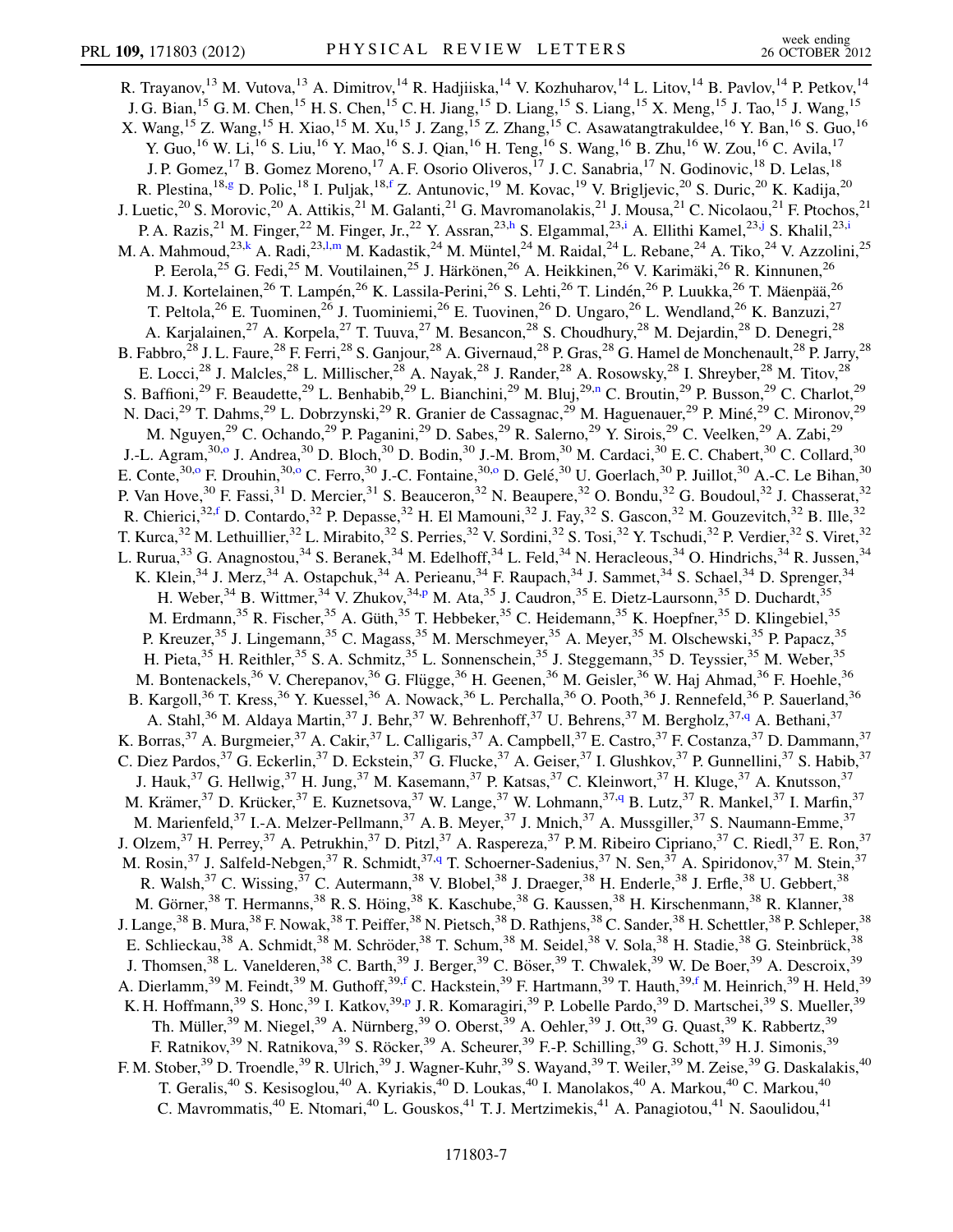<span id="page-7-7"></span><span id="page-7-6"></span><span id="page-7-5"></span><span id="page-7-4"></span><span id="page-7-3"></span><span id="page-7-2"></span><span id="page-7-1"></span><span id="page-7-0"></span>I. Evangelou,<sup>42</sup> C. Foudas,<sup>42[,f](#page-14-5)</sup> P. Kokkas,<sup>42</sup> N. Manthos,<sup>42</sup> I. Papadopoulos,<sup>42</sup> V. Patras,<sup>42</sup> G. Bencze,<sup>43</sup> C. Hajdu,<sup>43,f</sup> P. Hidas,<sup>43</sup> D. Horvath,<sup>43[,r](#page-14-17)</[s](#page-14-18)up> F. Sikler,<sup>43</sup> V. Veszpremi,<sup>43</sup> G. Vesztergombi,<sup>43,s</sup> N. Beni,<sup>44</sup> S. Czellar,<sup>44</sup> J. Molnar,<sup>44</sup> J. Palinkas,<sup>44</sup> Z. Szillasi,<sup>44</sup> J. Karancsi,<sup>45</sup> P. Raics,<sup>45</sup> Z. L. Trocsanyi,<sup>45</sup> B. Ujvari,<sup>45</sup> S. B. Beri,<sup>46</sup> V. Bhatnagar,<sup>46</sup> N. Dhingra, <sup>46</sup> R. Gupta, <sup>46</sup> M. Jindal, <sup>46</sup> M. Kaur, <sup>46</sup> M. Z. Mehta, <sup>46</sup> N. Nishu, <sup>46</sup> L. K. Saini, <sup>46</sup> A. Sharma, <sup>46</sup> J. Singh, <sup>46</sup> Ashok Kumar,<sup>47</sup> Arun Kumar,<sup>47</sup> S. Ahuja,<sup>47</sup> A. Bhardwaj,<sup>47</sup> B. C. Choudhary,<sup>47</sup> S. Malhotra,<sup>47</sup> M. Naimuddin,<sup>47</sup> K. Ranjan,<sup>47</sup> V. Sharma,<sup>47</sup> R. K. Shivpuri,<sup>47</sup> S. Banerjee,<sup>48</sup> S. Bhattacharya,<sup>48</sup> S. Dutta,<sup>48</sup> B. Gomber,<sup>48</sup> Sa. Jain,<sup>48</sup> Sh. Jain,<sup>48</sup> R. Khurana,<sup>48</sup> S. Sarkar,<sup>48</sup> M. Sharan,<sup>48</sup> A. Abdulsalam,<sup>49</sup> R. K. Choudhury,<sup>49</sup> D. Dutta,<sup>49</sup> S. Kailas,<sup>49</sup> V. Kumar,<sup>49</sup> P. Mehta,<sup>49</sup> A. K. Mohanty,<sup>49,[f](#page-14-5)</sup> L. M. Pant,<sup>49</sup> P. Shukla,<sup>49</sup> T. Aziz,<sup>50</sup> S. Ganguly,<sup>50</sup> M. Guchait,<sup>50[,t](#page-14-19)</sup> M. Maity,<sup>50[,u](#page-14-20)</sup> G. Majumder,<sup>50</sup> K. Mazumdar,<sup>50</sup> G. B. Mohanty,<sup>50</sup> B. Parida,<sup>50</sup> K. Sudhakar,<sup>50</sup> N. Wickramage,<sup>50</sup> S. Banerjee,<sup>51</sup> S. Dugad,<sup>51</sup> H. Arfaei,<sup>52</sup> H. Bakhshiansohi,<sup>52[,v](#page-14-21)</sup> S. M. Etesami,<sup>52,[w](#page-14-22)</sup> A. Fahim,<sup>52,[v](#page-14-21)</sup> M. Hashemi,<sup>52</sup> H. Hesari,<sup>52</sup> A. Jafari,<sup>52[,v](#page-14-21)</sup> M. Khakzad,<sup>52</sup> M. Mohammadi Najafabadi,<sup>52</sup> S. Paktinat Mehdiabadi,<sup>52</sup> B. Safarzadeh,<sup>52[,x](#page-15-0)</sup> M. Zeinali,<sup>52[,w](#page-14-22)</sup> M. Abbrescia,<sup>53a,53b</sup> L. Barbone,<sup>53a,53b</sup> C. Calabria,<sup>53a,53b[,f](#page-14-5)</sup> S. S. Chhibra,<sup>53a,53b</sup> A. Colaleo,<sup>53a</sup> D. Creanza,<sup>53a,53c</sup> N. De Filippis,<sup>53a,53c,[f](#page-14-5)</sup> M. De Palma,<sup>53a,53b</sup> L. Fiore,<sup>53a</sup> G. Iaselli,<sup>53a,53c</sup> L. Lusito,<sup>53a,53b</sup> G. Maggi,<sup>53a,53c</sup> M. Maggi,<sup>53a</sup> B. Marangelli,<sup>53a,53b</sup> S. My,<sup>53a,53c</sup> S. Nuzzo,<sup>53a,53b</sup> N. Pacifico,<sup>53a,53b</sup> A. Pompili,<sup>53a,53b</sup> G. Pugliese,<sup>53a,53c</sup> G. Selvaggi,<sup>53a,53b</sup> L. Silvestris,<sup>53a</sup> G. Singh,<sup>53a,53b</sup> R. Venditti,<sup>53a</sup> G. Zito,<sup>53a</sup> G. Abbiendi,<sup>54a</sup> A. C. Benvenuti,<sup>54a</sup> D. Bonacorsi,<sup>54a,54b</sup> S. Braibant-Giacomelli,<sup>54a,54b</sup> L. Brigliadori,<sup>54a,54b</sup> P. Capiluppi,<sup>54a,54b</sup> A. Castro,<sup>54a,54b</sup> F. R. Cavallo,<sup>54a</sup> M. Cuffiani,<sup>54a,54b</sup> G. M. Dallavalle,<sup>54a</sup> F. Fabbri,<sup>54a</sup> A. Fanfani,<sup>54a,54b</sup> D. Fasanella,<sup>54a,54b,[f](#page-14-5)</sup> P. Giacomelli,<sup>54a</sup> C. Grandi,<sup>54a</sup> L. Guiducci,<sup>54a,54b</sup> S. Marcellini,<sup>54a</sup> G. Masetti,<sup>54a</sup> M. Meneghelli,<sup>54a,54b,[f](#page-14-5)</sup> A. Montanari,<sup>54a</sup> F.L. Navarria,<sup>54a,54b</sup> F. Odorici,<sup>54a</sup> A. Perrotta,<sup>54a</sup> F. Primavera,<sup>54a,54b</sup> A. M. Rossi,<sup>54a,54b</sup> T. Rovelli,<sup>54a,54b</sup> G. Siroli,<sup>54a,54b</sup> R. Travaglini,<sup>54a,54b</sup> S. Albergo,<sup>55a,55b</sup> G. Cappello,<sup>55a,55b</sup> M. Chiorboli,<sup>55a,55b</sup> S. Costa,<sup>55a,55b</sup> R. Potenza,<sup>55a,55b</sup> A. Tricomi,<sup>55a,55b</sup> C. Tuve,<sup>55a,55b</sup> G. Barbagli,<sup>56a</sup> V. Ciulli,<sup>56a,56b</sup> C. Civinini,<sup>56a</sup> R. D'Alessandro,<sup>56a,56b</sup> E. Focardi,<sup>56a,56b</sup> S. Frosali,<sup>56a,56b</sup> E. Gallo,<sup>56a</sup> S. Gonzi,<sup>56a,56b</sup> M. Meschini,<sup>56a</sup> S. Paoletti,<sup>56a</sup> G. Sguazzoni,<sup>56a</sup> A. Tropiano,<sup>56a[,f](#page-14-5)</sup> L. Benussi,<sup>57</sup> S. Bianco,<sup>57</sup> S. Colafranceschi,<sup>57,[y](#page-15-1)</sup> F. Fabbri,<sup>57</sup> D. Piccolo,<sup>57</sup> P. Fabbricatore,<sup>58</sup> R. Musenich,<sup>58</sup> A. Benaglia,<sup>59a,59b,[f](#page-14-5)</sup> F. De Guio,<sup>59a,59b</sup> L. Di Matteo,<sup>59a,59b[,f](#page-14-5)</sup> S. Fiorendi,<sup>59a,59b</sup> S. Gennai,<sup>59a,[f](#page-14-5)</sup> A. Ghezzi,<sup>59a,59b</sup> S. Malvezzi,<sup>59a</sup> R. A. Manzoni,<sup>59a,59b</sup> A. Martelli,<sup>59a,59b</sup> A. Massironi,<sup>59a,59b[,f](#page-14-5)</sup> D. Menasce,<sup>59a</sup> L. Moroni,<sup>59a</sup> M. Paganoni,<sup>59a,59b</sup> D. Pedrini,<sup>59a</sup> S. Ragazzi,<sup>59a,59b</sup> N. Redaelli,<sup>59a</sup> S. Sala,<sup>59a</sup> T. Tabarelli de Fatis,<sup>59a,59b</sup> S. Buontempo,<sup>60a</sup> C. A. Carrillo Montoya,<sup>60a[,f](#page-14-5)</sup> N. Cavallo,<sup>60a,[z](#page-15-2)</sup> A. De Cosa,<sup>60a,60b[,f](#page-14-5)</sup> O. Dogangun,<sup>60a,60b</sup> F. Fabozzi,<sup>60a[,z](#page-15-2)</sup> A. O. M. Iorio,<sup>60a</sup> L. Lista,<sup>60a</sup> S. Meola,<sup>60a[,aa](#page-15-3)</sup> M. Merola,<sup>60a,60b</sup> P. Paolucci,<sup>60a,[f](#page-14-5)</sup> P. Azzi,<sup>61a</sup> N. Bacchetta,<sup>61a[,f](#page-14-5)</sup> P. Bellan,<sup>61a,61b</sup> D. Bisello,<sup>61a,61b</sup> A. Branca,<sup>61a,f</sup> R. Carlin,<sup>61a,61b</sup> P. Checchia,<sup>61a</sup> T. Dorigo,<sup>61a</sup> U. Dosselli,<sup>61a</sup> F. Gasparini,<sup>61a,61b</sup> U. Gasparini,<sup>61a,61b</sup> A. Gozzelino,<sup>61a</sup> K. Kanishchev, <sup>61a,61c</sup> S. Lacaprara, <sup>61a</sup> I. Lazzizzera, <sup>61a,61c</sup> M. Margoni, <sup>61a,61b</sup> A. T. Meneguzzo, <sup>61a,61b</sup> M. Nespolo,<sup>61a[,f](#page-14-5)</sup> J. Pazzini,<sup>61a</sup> P. Ronchese,<sup>61a,61b</sup> F. Simonetto,<sup>61a,61b</sup> E. Torassa,<sup>61a</sup> S. Vanini,<sup>61a,61b</sup> P. Zotto,<sup>61a,61b</sup> A. Zucchetta,<sup>61a</sup> G. Zumerle,<sup>61a,61b</sup> M. Gabusi,<sup>62a,62b</sup> S. P. Ratti,<sup>62a,62b</sup> C. Riccardi,<sup>62a,62b</sup> P. Torre,<sup>62a,62b</sup> P. Vitulo, <sup>62a,62b</sup> M. Biasini, <sup>63a,63b</sup> G. M. Bilei, <sup>63a</sup> L. Fanò, <sup>63a,63b</sup> P. Lariccia, <sup>63a,63b</sup> A. Lucaroni, <sup>63a,63b,[f](#page-14-5)</sup> G. Mantovani, <sup>63a,63b</sup> M. Menichelli, <sup>63a</sup> A. Nappi, <sup>63a,63b</sup> F. Romeo, <sup>63a,63b</sup> A. Saha, <sup>63a</sup> A. Santocchia, <sup>63a,63b</sup> S. Taroni,  $63a,63b,f$  $63a,63b,f$  P. Azzurri,  $64a,64c$  G. Bagliesi,  $64a$  T. Boccali,  $64a$  G. Broccolo,  $64a,64c$  R. Castaldi,  $64a$ R. T. D'Agnolo,<sup>64a,64c</sup> R. Dell'Orso,<sup>64a</sup> F. Fiori,<sup>64a,64b,[f](#page-14-5)</sup> L. Foà,<sup>64a,64c</sup> A. Giassi,<sup>64a</sup> A. Kraan,<sup>64a</sup> F. Ligabue,<sup>64a,64c</sup> T. Lomtadze,<sup>64a</sup> L. Martini,<sup>64a[,bb](#page-15-4)</sup> A. Messineo,<sup>64a,64b</sup> F. Palla,<sup>64a</sup> A. Rizzi,<sup>64a,64b</sup> A. T. Serban,<sup>64a,[cc](#page-15-5)</sup> P. Spagnolo,<sup>64a</sup> P. Squillacioti, <sup>64a,[f](#page-14-5)</sup> R. Tenchini, <sup>64a</sup> G. Tonelli, <sup>64a,64b[,f](#page-14-5)</sup> A. Venturi, <sup>64a,f</sup> P. G. Verdini, <sup>64a</sup> L. Barone, <sup>65a,65b</sup> F. Cavallari, <sup>65a</sup> D. Del Re, <sup>65a,65b[,f](#page-14-5)</sup> M. Diemoz, <sup>65a</sup> M. Grassi, <sup>65a,65b,[f](#page-14-5)</sup> E. Longo, <sup>65a,65b</sup> P. Meridiani, <sup>65a,f</sup> F. Micheli, <sup>65a,65b</sup> S. Nourbakhsh,<sup>65a,65b</sup> G. Organtini,<sup>65a,65b</sup> R. Paramatti,<sup>65a</sup> S. Rahatlou,<sup>65a,65b</sup> M. Sigamani,<sup>65a</sup> L. Soffi,<sup>65a,65b</sup> N. Amapane,<sup>66a,66b</sup> R. Arcidiacono,<sup>66a,66c</sup> S. Argiro,<sup>66a,66b</sup> M. Arneodo,<sup>66a,66c</sup> C. Biino,<sup>66a</sup> N. Cartiglia,<sup>66a</sup> M. Costa,  $66a,66b$  N. Demaria,  $66a$  A. Graziano,  $66a,66b$  C. Mariotti, $66a,6c$  S. Maselli, $66a$  E. Migliore,  $66a,66b$ V. Monaco, 66a,66b M. Musich, 66a[,f](#page-14-5) M. M. Obertino, <sup>66a,66c</sup> N. Pastrone, <sup>66a</sup> M. Pelliccioni, <sup>66a</sup> A. Potenza, <sup>66a,66b</sup> A. Romero, <sup>66a,66b</sup> M. Ruspa, <sup>66a,66c</sup> R. Sacchi, <sup>66a,66b</sup> A. Solano, <sup>66a,66b</sup> A. Staiano, <sup>66a</sup> A. Vilela Pereira, <sup>66a</sup> S. Belforte,<sup>67a</sup> V. Candelise,<sup>67a,67b</sup> F. Cossutti,<sup>67a</sup> G. Della Ricca,<sup>67a,67b</sup> B. Gobbo,<sup>67a</sup> M. Marone,<sup>67a,67b[,f](#page-14-5)</sup> D. Montanino,  $^{67a,67b,f}$  $^{67a,67b,f}$  $^{67a,67b,f}$  A. Penzo,  $^{67a}$  A. Schizzi,  $^{67a,67b}$  S. G. Heo,  $^{68}$  T. Y. Kim,  $^{68}$  S. K. Nam,  $^{68}$  S. Chang,  $^{69}$  D. H. Kim,  $^{69}$ G. N. Kim, $^{69}$  D. J. Kong, $^{69}$  H. Park, $^{69}$  S. R. Ro, $^{69}$  D. C. Son, $^{69}$  T. Son, $^{69}$  J. Y. Kim, $^{70}$  Zero J. Kim, $^{70}$  S. Song, $^{70}$ S. Choi,<sup>71</sup> D. Gyun,<sup>71</sup> B. Hong,<sup>71</sup> M. Jo,<sup>71</sup> H. Kim,<sup>71</sup> T. J. Kim,<sup>71</sup> K. S. Lee,<sup>71</sup> D. H. Moon,<sup>71</sup> S. K. Park,<sup>71</sup> M. Choi,<sup>72</sup> J. H. Kim,<sup>72</sup> C. Park,<sup>72</sup> I. C. Park,<sup>72</sup> S. Park,<sup>72</sup> G. Ryu,<sup>72</sup> Y. Cho,<sup>73</sup> Y. Choi,<sup>73</sup> Y. K. Choi,<sup>73</sup> J. Goh,<sup>73</sup> M. S. Kim,<sup>73</sup> E. Kwon,<sup>73</sup> B. Lee,<sup>73</sup> J. Lee,<sup>73</sup> S. Lee,<sup>73</sup> H. Seo,<sup>73</sup> I. Yu,<sup>73</sup> M. J. Bilinskas,<sup>74</sup> I. Grigelionis,<sup>74</sup> M. Janulis,<sup>74</sup>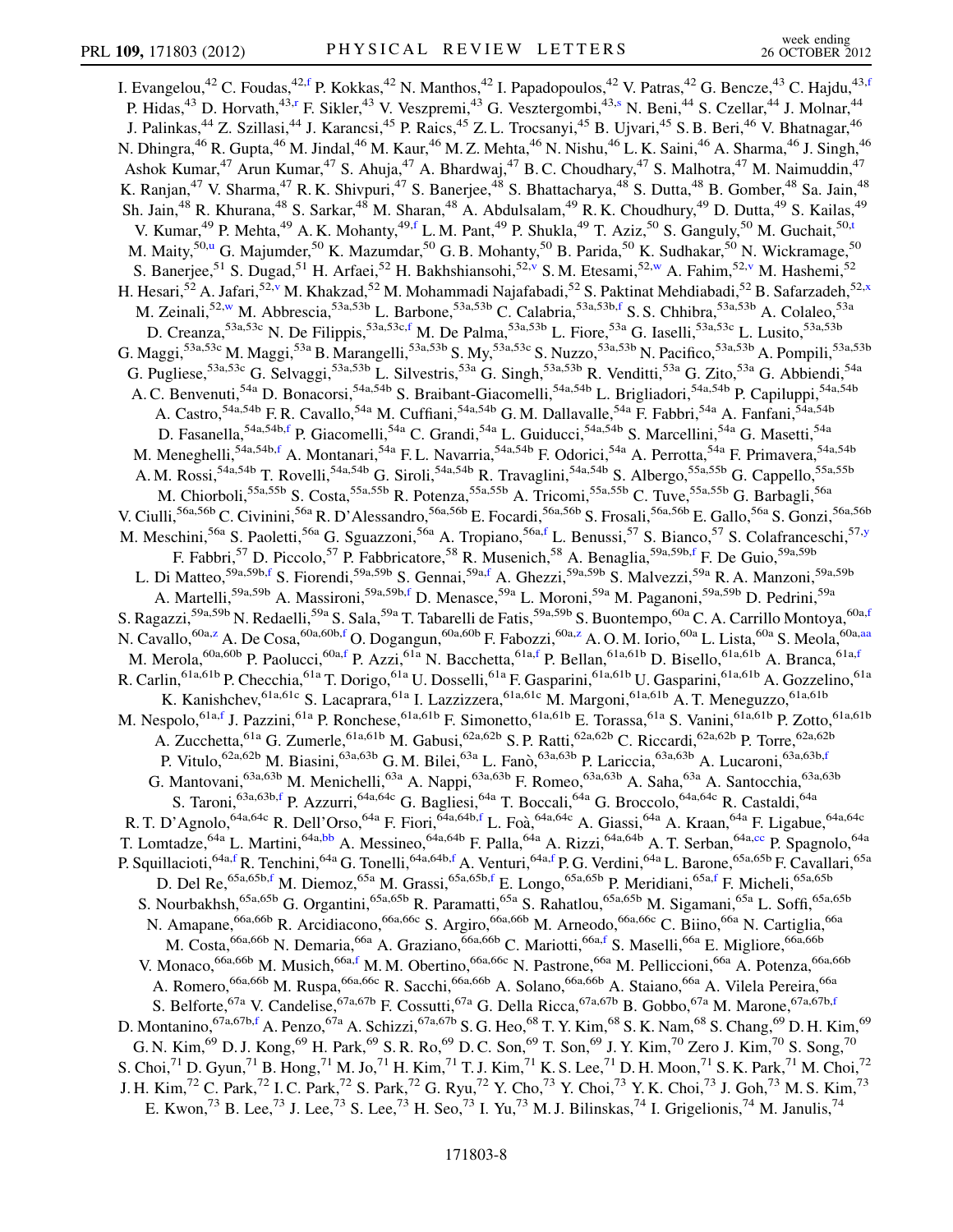<span id="page-8-7"></span><span id="page-8-6"></span><span id="page-8-5"></span><span id="page-8-4"></span><span id="page-8-3"></span><span id="page-8-2"></span><span id="page-8-1"></span><span id="page-8-0"></span>A. Juodagalvis,<sup>74</sup> H. Castilla-Valdez,<sup>75</sup> E. De La Cruz-Burelo,<sup>75</sup> I. Heredia-de La Cruz,<sup>75</sup> R. Lopez-Fernandez,<sup>75</sup> R. Magaña Villalba,<sup>75</sup> J. Martínez-Ortega,<sup>75</sup> A. Sánchez-Hernández,<sup>75</sup> L. M. Villasenor-Cendejas,<sup>75</sup> S. Carrillo Moreno,<sup>76</sup> F. Vazquez Valencia,<sup>76</sup> H. A. Salazar Ibarguen,<sup>77</sup> E. Casimiro Linares,<sup>78</sup> A. Morelos Pineda,<sup>78</sup> M. A. Reyes-Santos,<sup>78</sup> D. Krofcheck,<sup>79</sup> A. J. Bell,<sup>80</sup> P. H. Butler,<sup>80</sup> R. Doesburg,<sup>80</sup> S. Reucroft,<sup>80</sup> H. Silverwood,<sup>80</sup> M. Ahmad,<sup>81</sup> M. I. Asghar,<sup>81</sup> H. R. Hoorani,<sup>81</sup> S. Khalid,<sup>81</sup> W. A. Khan,<sup>81</sup> T. Khurshid,<sup>81</sup> S. Qazi,<sup>81</sup> M. A. Shah,<sup>81</sup> M. Shoaib, <sup>81</sup> G. Brona, <sup>82</sup> K. Bunkowski, <sup>82</sup> M. Cwiok, <sup>82</sup> W. Dominik, <sup>82</sup> K. Doroba, <sup>82</sup> A. Kalinowski, <sup>82</sup> M. Konecki, <sup>82</sup> J. Krolikowski, <sup>82</sup> H. Bialkowska, <sup>83</sup> B. Boimska, <sup>83</sup> T. Frueboes, <sup>83</sup> R. Gokieli, <sup>83</sup> M. Górski, <sup>83</sup> M. Kazana, <sup>83</sup> K. Nawrocki, 83 K. Romanowska-Rybinska, 83 M. Szleper, 83 G. Wrochna, 83 P. Zalewski, 83 N. Almeida, 84 P. Bargassa, <sup>84</sup> A. David, <sup>84</sup> P. Faccioli, <sup>84</sup> M. Fernandes, <sup>84</sup> P. G. Ferreira Parracho, <sup>84</sup> M. Gallinaro, <sup>84</sup> J. Seixas, <sup>84</sup> J. Varela, <sup>84</sup> P. Vischia, <sup>84</sup> P. Bunin, <sup>85</sup> M. Gavrilenko, <sup>85</sup> I. Golutvin, <sup>85</sup> I. Gorbunov, <sup>85</sup> V. Karjavin, <sup>85</sup> V. Konoplyanikov, <sup>85</sup> G. Kozlov, <sup>85</sup> A. Lanev, <sup>85</sup> A. Malakhov, <sup>85</sup> P. Moisenz, <sup>85</sup> V. Palichik, <sup>85</sup> V. Perelygin, <sup>85</sup> M. Savina, <sup>85</sup> S. Shmatov, <sup>85</sup> V. Smirnov, <sup>85</sup> A. Volodko, <sup>85</sup> A. Zarubin, <sup>85</sup> S. Evstyukhin, <sup>86</sup> V. Golovtsov, <sup>86</sup> Y. Ivanov, <sup>86</sup> V. Kim,<sup>86</sup> P. Levchenko,<sup>86</sup> V. Murzin,<sup>86</sup> V. Oreshkin,<sup>86</sup> I. Smirnov,<sup>86</sup> V. Sulimov,<sup>86</sup> L. Uvarov,<sup>86</sup> S. Vavilov,<sup>86</sup> A. Vorobyev, <sup>86</sup> An. Vorobyev, <sup>86</sup> Yu. Andreev, <sup>87</sup> A. Dermenev, <sup>87</sup> S. Gninenko, <sup>87</sup> N. Golubev, <sup>87</sup> M. Kirsanov, <sup>87</sup> N. Krasnikov, <sup>87</sup> V. Matveev, <sup>87</sup> A. Pashenkov, <sup>87</sup> D. Tlisov, <sup>87</sup> A. Toropin, <sup>87</sup> V. Epshteyn, <sup>88</sup> M. Erofeeva, <sup>88</sup> V. Gavrilov,  $^{88}$  M. Kossov,  $^{88,f}$  $^{88,f}$  $^{88,f}$  N. Lychkovskaya,  $^{88}$  V. Popov,  $^{88}$  G. Safronov,  $^{88}$  S. Semenov,  $^{88}$  V. Stolin,  $^{88}$  E. Vlasov,  $^{88}$ A. Zhokin, <sup>88</sup> A. B[e](#page-14-4)lyaev, <sup>89</sup> E. Boos, <sup>89</sup> M. Dubinin, <sup>89,e</sup> L. Dudko, <sup>89</sup> A. Ershov, <sup>89</sup> A. Gribushin, <sup>89</sup> V. Klyukhin, <sup>89</sup> O. Kodolova, <sup>89</sup> I. Lokhtin, <sup>89</sup> A. Markina, <sup>89</sup> S. Obraztsov, <sup>89</sup> M. Perfilov, <sup>89</sup> S. Petrushanko, <sup>89</sup> A. Popov, <sup>89</sup> L. Sarycheva, <sup>89[,a](#page-14-1)</sup> V. Savrin, <sup>89</sup> A. Snigirev, <sup>89</sup> V. Andreev, <sup>90</sup> M. Azarkin, <sup>90</sup> I. Dremin, <sup>90</sup> M. Kirakosyan, <sup>90</sup> A. Leonidov, <sup>90</sup> G. Mesyats, <sup>90</sup> S. V. Rusakov, <sup>90</sup> A. Vinogradov, <sup>90</sup> I. Azhgirey, <sup>91</sup> I. Bayshev, <sup>91</sup> S. Bitioukov, <sup>91</sup> V. Grishin, <sup>91,[f](#page-14-5)</sup> V. Kachanov, <sup>91</sup> D. Konstantinov, <sup>91</sup> A. Korablev, <sup>91</sup> V. Krychkine, <sup>91</sup> V. Petrov, <sup>91</sup> R. Ryutin, <sup>91</sup> A. Sobol, <sup>91</sup> L. Tourtchanovitch,<sup>91</sup> S. Troshin,<sup>91</sup> N. Tyurin,<sup>91</sup> A. Uzunian,<sup>91</sup> A. Volkov,<sup>91</sup> P. Adzic,<sup>92[,dd](#page-15-6)</sup> M. Djordjevic,<sup>92</sup> M. Ekmedzic,<sup>92</sup> D. Krpic,<sup>92,[dd](#page-15-6)</sup> J. Milosevic,<sup>92</sup> M. Aguilar-Benitez,<sup>93</sup> J. Alcaraz Maestre,<sup>93</sup> P. Arce,<sup>93</sup> C. Battilana,<sup>93</sup> E. Calvo,  $93$  M. Cerrada,  $93$  M. Chamizo Llatas,  $93$  N. Colino,  $93$  B. De La Cruz,  $93$  A. Delgado Peris,  $93$ D. Domínguez Vázquez,<sup>93</sup> C. Fernandez Bedoya,<sup>93</sup> J. P. Fernández Ramos,<sup>93</sup> A. Ferrando,<sup>93</sup> J. Flix,<sup>93</sup> M. C. Fouz,<sup>93</sup> P. Garcia-Abia,<sup>93</sup> O. Gonzalez Lopez,<sup>93</sup> S. Goy Lopez,<sup>93</sup> J. M. Hernandez,<sup>93</sup> M. I. Josa,<sup>93</sup> G. Merino,<sup>93</sup> J. Puerta Pelayo, <sup>93</sup> A. Quintario Olmeda, <sup>93</sup> I. Redondo, <sup>93</sup> L. Romero, <sup>93</sup> J. Santaolalla, <sup>93</sup> M. S. Soares, <sup>93</sup> C. Willmott,<sup>93</sup> C. Albajar,<sup>94</sup> G. Codispoti,<sup>94</sup> J. F. de Trocóniz,<sup>94</sup> H. Brun,<sup>95</sup> J. Cuevas,<sup>95</sup> J. Fernandez Menendez,<sup>95</sup> S. Folgueras,<sup>95</sup> I. Gonzalez Caballero,<sup>95</sup> L. Lloret Iglesias, <sup>95</sup> J. Piedra Gomez, <sup>95[,ee](#page-15-7)</sup> J. A. Brochero Cifuentes, <sup>96</sup> I. J. Cabrillo, <sup>96</sup> A. Calderon, <sup>96</sup> S. H. Chuang, <sup>96</sup> J. Duarte Campderros, <sup>96</sup> M. Felcini, <sup>96[,ff](#page-15-8)</sup> M. Fernandez, <sup>96</sup> G. Gomez, <sup>96</sup> J. Gonzalez Sanchez,<sup>96</sup> C. Jorda,<sup>96</sup> A. Lopez Virto,<sup>96</sup> J. Marco,<sup>96</sup> R. Marco,<sup>96</sup> C. Martinez Rivero,<sup>96</sup> F. Matorras,<sup>96</sup> F. J. Munoz Sanchez, <sup>96</sup> T. Rodrigo, <sup>96</sup> A. Y. Rodríguez-Marrero, <sup>96</sup> A. Ruiz-Jimeno, <sup>96</sup> L. Scodellaro, <sup>96</sup> M. Sobron Sanudo,<sup>96</sup> I. Vila, <sup>96</sup> R. Vilar Cortabitarte, <sup>96</sup> D. Abbaneo, <sup>97</sup> E. Auffray, <sup>97</sup> G. Auzinger, <sup>97</sup> P. Baillon, <sup>97</sup> A. H. Ball,<sup>97</sup> D. Barney,<sup>97</sup> J. F. Benitez,<sup>97</sup> C. Bernet,<sup>97,[g](#page-14-6)</sup> G. Bianchi,<sup>97</sup> P. Bloch,<sup>97</sup> A. Bocci,<sup>97</sup> A. Bonato,<sup>97</sup> C. Botta,<sup>97</sup> H. Breuker, <sup>97</sup> T. Camporesi, <sup>97</sup> G. Cerminara, <sup>97</sup> T. Christiansen, <sup>97</sup> J. A. Coarasa Perez, <sup>97</sup> D. D'Enterria, <sup>97</sup> A. Dabrowski,<sup>97</sup> A. De Roeck,<sup>97</sup> S. Di Guida,<sup>97</sup> M. Dobson,<sup>97</sup> N. Dupont-Sagorin,<sup>97</sup> A. Elliott-Peisert,<sup>97</sup> B. Frisch,<sup>97</sup> W. Funk, <sup>97</sup> G. Georgiou, <sup>97</sup> M. Giffels, <sup>97</sup> D. Gigi, <sup>97</sup> K. Gill, <sup>97</sup> D. Giordano, <sup>97</sup> M. Giunta, <sup>97</sup> F. Glege, <sup>97</sup> R. Gomez-Reino Garrido,  $\frac{97}{9}$  P. Govoni,  $\frac{97}{9}$  S. Gowdy,  $\frac{97}{9}$  R. Guida,  $\frac{97}{9}$  M. Hansen,  $\frac{97}{9}$  P. Harris,  $\frac{97}{9}$  C. Hartl,  $\frac{97}{9}$  J. Harvey,  $\frac{97}{9}$ B. Hegner, <sup>97</sup> A. Hinzmann, <sup>97</sup> V. Innocente, <sup>97</sup> P. Janot, <sup>97</sup> K. Kaadze, <sup>97</sup> E. Karavakis, <sup>97</sup> K. Kousouris, <sup>97</sup> P. Lecoq, <sup>97</sup> Y.-J. Lee, <sup>97</sup> P. Lenzi, <sup>97</sup> C. Lourenço, <sup>97</sup> T. Mäki, <sup>97</sup> M. Malberti, <sup>97</sup> L. Malgeri, <sup>97</sup> M. Mannelli, <sup>97</sup> L. Masetti, <sup>97</sup> F. Meijers, <sup>97</sup> S. Mersi, <sup>97</sup> E. Meschi, <sup>97</sup> R. Moser, <sup>97</sup> M. U. Mozer, <sup>97</sup> M. Mulders, <sup>97</sup> P. Musella, <sup>97</sup> E. Nesvold, <sup>97</sup> T. Orimoto, <sup>97</sup> L. Orsini, <sup>97</sup> E. Palencia Cortezon, <sup>97</sup> E. Perez, <sup>97</sup> L. Perrozzi, <sup>97</sup> A. Petrilli, <sup>97</sup> A. Pfeiffer, <sup>97</sup> M. Pierini, <sup>97</sup> M. Pimiä,<sup>97</sup> D. Piparo,<sup>97</sup> G. Polese,<sup>97</sup> L. Quertenmont,<sup>97</sup> A. Racz,<sup>97</sup> W. Reece,<sup>97</sup> J. Rodrigues Antunes,<sup>97</sup> G. Rolandi,  $97,gg$  $97,gg$  T. Rommerskirchen,  $97$  C. Rovelli,  $97,hh$  $97,hh$  M. Rovere,  $97$  H. Sakulin,  $97$  F. Santanastasio,  $97$  C. Schäfer,  $97$ C. Schwick, <sup>97</sup> I. Segoni, <sup>97</sup> S. Sekmen, <sup>97</sup> A. Sharma, <sup>97</sup> P. Siegrist, <sup>97</sup> P. Silva, <sup>97</sup> M. Simon, <sup>97</sup> P. Sphicas, <sup>97,[ii](#page-15-11)</sup> D. Spiga, <sup>97</sup> M. Spiropulu,  $97, e$  A. Tsirou,  $97$  G. I. Veres,  $97, s$  J. R. Vlimant,  $97$  H. K. Wöhri,  $97$  S. D. Worm,  $97, jj$  $97, jj$  W. D. Zeuner,  $97$ W. Bertl,<sup>98</sup> K. Deiters,<sup>98</sup> W. Erdmann,<sup>98</sup> K. Gabathuler,<sup>98</sup> R. Horisberger,<sup>98</sup> Q. Ingram,<sup>98</sup> H. C. Kaestli,<sup>98</sup> S. König,<sup>98</sup> D. Kotlinski,<sup>98</sup> U. Langenegger,<sup>98</sup> F. Meier,<sup>98</sup> D. Renker,<sup>98</sup> T. Rohe,<sup>98</sup> J. Sibille,<sup>98[,kk](#page-15-13)</sup> L. Bäni,<sup>99</sup> P. Bortignon,<sup>99</sup> M. A. Buchmann,<sup>99</sup> B. Casal,<sup>99</sup> N. Chanon,<sup>99</sup> A. Deisher,<sup>99</sup> G. Dissertori,<sup>99</sup> M. Dittmar,<sup>99</sup> M. Dünser,<sup>99</sup> J. Eugster,<sup>99</sup> K. Freudenreich,  $^{99}$  C. Grab,  $^{99}$  D. Hits,  $^{99}$  P. Lecomte,  $^{99}$  W. Lustermann,  $^{99}$  A. C. Marini,  $^{99}$ P. Martinez Ruiz del Arbol,<sup>99</sup> N. Mohr,<sup>99</sup> F. Moortgat,<sup>99</sup> C. Nägeli,<sup>99, Il</sup> P. Nef,<sup>99</sup> F. Nessi-Tedaldi,<sup>99</sup> F. Pandolfi,<sup>99</sup>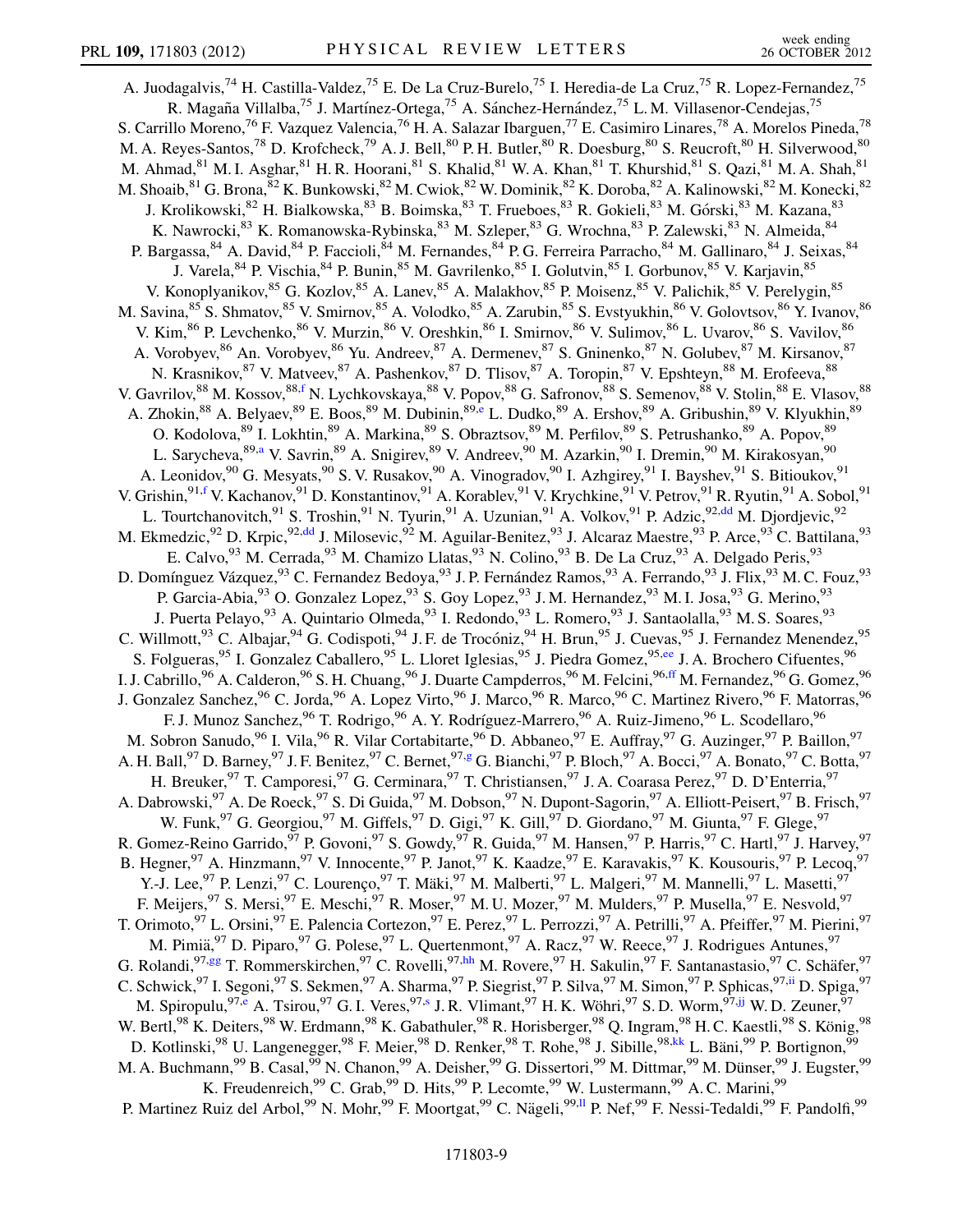<span id="page-9-7"></span><span id="page-9-6"></span><span id="page-9-5"></span><span id="page-9-4"></span><span id="page-9-3"></span><span id="page-9-2"></span><span id="page-9-1"></span><span id="page-9-0"></span>L. Pape,<sup>99</sup> F. Pauss,<sup>99</sup> M. Peruzzi,<sup>99</sup> F. J. Ronga,<sup>99</sup> M. Rossini,<sup>99</sup> L. Sala,<sup>99</sup> A. K. Sanchez,<sup>99</sup> A. Starodumov,<sup>99,[mm](#page-15-15)</sup> B. Stieger,<sup>99</sup> M. Takahashi,<sup>99</sup> L. Tauscher,<sup>99[,a](#page-14-1)</sup> A. Thea,<sup>99</sup> K. Theofilatos,<sup>99</sup> D. Treille,<sup>99</sup> C. Urscheler,<sup>99</sup> R. Wallny,<sup>99</sup> H. A. Weber, <sup>99</sup> L. Wehrli, <sup>99</sup> E. Aguilo, <sup>100</sup> C. Amsler, <sup>100</sup> V. Chiochia, <sup>100</sup> S. De Visscher, <sup>100</sup> C. Favaro, <sup>100</sup> M. Ivova Rikova,  $^{100}$  B. Millan Mejias,  $^{100}$  P. Otiougova,  $^{100}$  P. Robmann,  $^{100}$  H. Snoek,  $^{100}$  S. Tupputi,  $^{100}$  M. Verzetti,  $^{100}$ Y. H. Chang,<sup>101</sup> K. H. Chen,<sup>101</sup> C. M. Kuo,<sup>101</sup> S. W. Li,<sup>101</sup> W. Lin,<sup>101</sup> Z. K. Liu,<sup>101</sup> Y. J. Lu,<sup>101</sup> D. Mekterovic,<sup>101</sup> A. P. Singh,<sup>101</sup> R. Volpe,<sup>101</sup> S. S. Yu,<sup>101</sup> P. Bartalini,<sup>102</sup> P. Chang,<sup>102</sup> Y. H. Chang,<sup>102</sup> Y. W. Chang,<sup>102</sup> Y. Chao,<sup>102</sup> K. F. Chen,<sup>102</sup> C. Dietz,<sup>102</sup> U. Grundler,<sup>102</sup> W.-S. Hou,<sup>102</sup> Y. Hsiung,<sup>102</sup> K. Y. Kao,<sup>102</sup> Y. J. Lei,<sup>102</sup> R.-S. Lu,<sup>102</sup> D. Majumder,<sup>102</sup> E. Petrakou,<sup>102</sup> X. Shi,<sup>102</sup> J. G. Shiu,<sup>102</sup> Y. M. Tzeng,<sup>102</sup> X. Wan,<sup>102</sup> M. Wang,<sup>102</sup> A. Adiguzel,<sup>103</sup> M. N. Bakirci,<sup>103,[nn](#page-15-16)</sup> S. Cerci,<sup>103,00</sup> C. Dozen,<sup>103</sup> I. Dumanoglu,<sup>103</sup> E. Eskut,<sup>103</sup> S. Girgis,<sup>103</sup> G. Gokbulut,<sup>103</sup> E. Gurpinar,<sup>103</sup> I. Hos,<sup>103</sup> E. E. Kangal,<sup>103</sup> G. Karapinar,<sup>103,[pp](#page-15-18)</sup> A. Kayis Topaksu,<sup>103</sup> G. Onengut,<sup>103</sup> K. Ozdemir,<sup>103</sup> S. Ozturk,<sup>103[,qq](#page-15-19)</sup> A. Polatoz,<sup>103</sup> K. Sogut,<sup>103,[rr](#page-15-20)</sup> D. Sunar Cerci,<sup>103,[oo](#page-15-17)</sup> B. Tali,<sup>103,oo</sup> H. Topakli,<sup>103[,nn](#page-15-16)</sup> L. N. Vergili,<sup>103</sup> M. Vergili,<sup>103</sup> I. V. Akin,<sup>104</sup> T. Aliev,<sup>104</sup> B. Bilin,<sup>104</sup> S. Bilmis,<sup>104</sup> M. Deniz,<sup>104</sup> H. Gamsizkan,<sup>104</sup> A. M. Guler,<sup>104</sup> K. Ocalan, <sup>104</sup> A. Ozpineci, <sup>104</sup> M. Serin, <sup>104</sup> R. Sever, <sup>104</sup> U. E. Surat, <sup>104</sup> M. Yalvac, <sup>104</sup> E. Yildirim, <sup>104</sup> M. Zeyrek, <sup>104</sup> E. Gülmez, <sup>105</sup> B. Isildak, <sup>105,[ss](#page-15-21)</sup> M. Kaya, <sup>105,[tt](#page-15-22)</sup> O. Kaya, <sup>105,tt</sup> S. Ozkorucuklu, <sup>105[,uu](#page-15-23)</sup> N. Sonmez, <sup>105[,vv](#page-15-24)</sup> K. Cankocak, <sup>106</sup> L. Levchuk,<sup>107</sup> F. Bostock,<sup>108</sup> J. J. Brooke,<sup>108</sup> E. Clement,<sup>108</sup> D. Cussans,<sup>108</sup> H. Flacher,<sup>108</sup> R. Frazier,<sup>108</sup> J. Goldstein,<sup>108</sup> M. Grimes,<sup>108</sup> G. P. Heath,<sup>108</sup> H. F. Heath,<sup>108</sup> L. Kreczko,<sup>108</sup> S. Metson,<sup>108</sup> D. M. Newbold,<sup>108[,jj](#page-15-12)</sup> K. Nirunpong,  $^{108}$  A. Poll,  $^{108}$  S. Senkin,  $^{108}$  V. J. Smith,  $^{108}$  T. Williams,  $^{108}$  L. Basso,  $^{109,ww}$  $^{109,ww}$  $^{109,ww}$  K. W. Bell,  $^{109}$ A. Belyaev,  $^{109,ww}$  $^{109,ww}$  $^{109,ww}$  C. Brew,  $^{109}$  R.M. Brown,  $^{109}$  D.J.A. Cockerill,  $^{109}$  J.A. Coughlan,  $^{109}$  K. Harder,  $^{109}$  S. Harper,  $^{109}$ J. Jackson,<sup>109</sup> B. W. Kennedy,<sup>109</sup> E. Olaiya,<sup>109</sup> D. Petyt,<sup>109</sup> B. C. Radburn-Smith,<sup>109</sup> C. H. Shepherd-Themistocleous,<sup>109</sup> I. R. Tomalin,<sup>109</sup> W. J. Womersley,<sup>109</sup> R. Bainbridge,<sup>110</sup> G. Ball,<sup>110</sup> R. Beuselinck,<sup>110</sup> O. Buchmuller,<sup>110</sup> D. Colling,<sup>110</sup> N. Cripps,<sup>110</sup> M. Cutajar,<sup>110</sup> P. Dauncey,<sup>110</sup> G. Davies,<sup>110</sup> M. Della Negra,  $^{110}$  W. Ferguson,  $^{110}$  J. Fulcher,  $^{110}$  D. Futyan,  $^{110}$  A. Gilbert,  $^{110}$  A. Guneratne Bryer,  $^{110}$  G. Hall,  $^{110}$ Z. Hatherell,<sup>110</sup> J. Hays,<sup>110</sup> G. Iles,<sup>110</sup> M. Jarvis,<sup>110</sup> G. Karapostoli,<sup>110</sup> L. Lyons,<sup>110</sup> A.-M. Magnan,<sup>110</sup> J. Marrouche,<sup>110</sup> B. Mathias,<sup>110</sup> R. Nandi,<sup>110</sup> J. Nash,<sup>110</sup> A. Nikitenko,<sup>110[,mm](#page-15-15)</sup> A. Papageorgiou,<sup>110</sup> J. Pela,<sup>110[,f](#page-14-5)</sup> M. Pesaresi,<sup>110</sup> K. Petridis,<sup>110</sup> M. Pioppi,<sup>110,[xx](#page-15-26)</sup> D.M. Raymond,<sup>110</sup> S. Rogerson,<sup>110</sup> A. Rose,<sup>110</sup> M.J. Ryan,<sup>110</sup> C. Seez,  $^{110}$  P. Sharp,  $^{110,a}$  $^{110,a}$  $^{110,a}$  A. Sparrow,  $^{110}$  M. Stoye,  $^{110}$  A. Tapper,  $^{110}$  M. Vazquez Acosta,  $^{110}$  T. Virdee,  $^{110}$ S. Wakefield,<sup>110</sup> N. Wardle,<sup>110</sup> T. Whyntie,<sup>110</sup> M. Chadwick,<sup>111</sup> J. E. Cole,<sup>111</sup> P. R. Hobson,<sup>111</sup> A. Khan,<sup>111</sup> P. Kyberd,<sup>111</sup> D. Leggat,<sup>111</sup> D. Leslie,<sup>111</sup> W. Martin,<sup>111</sup> I. D. Reid,<sup>111</sup> P. Symonds,<sup>111</sup> L. Teodorescu,<sup>111</sup> M. Turner,<sup>111</sup> K. Hatakeyama, <sup>112</sup> H. Liu, <sup>112</sup> T. Scarborough, <sup>112</sup> O. Charaf, <sup>113</sup> C. Henderson, <sup>113</sup> P. Rumerio, <sup>113</sup> A. Avetisyan, <sup>114</sup> T. Bose,<sup>114</sup> C. Fantasia,<sup>114</sup> A. Heister,<sup>114</sup> J. St. John,<sup>114</sup> P. Lawson,<sup>114</sup> D. Lazic,<sup>114</sup> J. Rohlf,<sup>114</sup> D. Sperka,<sup>114</sup> L. Sulak,<sup>114</sup> J. Alimena,<sup>115</sup> S. Bhattacharya,<sup>115</sup> D. Cutts,<sup>115</sup> A. Ferapontov,<sup>115</sup> U. Heintz,<sup>115</sup> S. Jabeen,<sup>115</sup> G. Kukartsev,<sup>115</sup> E. Laird,<sup>115</sup> G. Landsberg,<sup>115</sup> M. Luk,<sup>115</sup> M. Narain,<sup>115</sup> D. Nguyen,<sup>115</sup> M. Segala,<sup>115</sup> T. Sinthuprasith,<sup>115</sup> T. Speer,<sup>115</sup> K. V. Tsang,<sup>115</sup> R. Breedon,<sup>116</sup> G. Breto,<sup>116</sup> M. Calderon De La Barca Sanchez,<sup>116</sup> S. Chauhan,  $^{116}$  M. Chertok,  $^{116}$  J. Conway,  $^{116}$  R. Conway,  $^{116}$  P. T. Cox,  $^{116}$  J. Dolen,  $^{116}$  R. Erbacher,  $^{116}$  M. Gardner,  $^{116}$ R. Houtz, <sup>116</sup> W. Ko, <sup>116</sup> A. Kopecky, <sup>116</sup> R. Lander, <sup>116</sup> T. Miceli, <sup>116</sup> D. Pellett, <sup>116</sup> B. Rutherford, <sup>116</sup> M. Searle, <sup>116</sup> J. Smith,<sup>116</sup> M. Squires,<sup>116</sup> M. Tripathi,<sup>116</sup> R. Vasquez Sierra,<sup>116</sup> V. Andreev,<sup>117</sup> D. Cline,<sup>117</sup> R. Cousins,<sup>117</sup> J. Duris,<sup>117</sup> S. Erhan,<sup>117</sup> P. Everaerts,<sup>117</sup> C. Farrell,<sup>117</sup> J. Hauser,<sup>117</sup> M. Ignatenko,<sup>117</sup> C. Jarvis,<sup>117</sup> C. Plager,<sup>117</sup> G. R[a](#page-14-1)kness,<sup>117</sup> P. Schlein,<sup>117,a</sup> J. Tucker,<sup>117</sup> V. Valuev,<sup>117</sup> M. Weber,<sup>117</sup> J. Babb,<sup>118</sup> R. Clare,<sup>118</sup> M. E. Dinardo,<sup>118</sup> J. Ellison,<sup>118</sup> J. W. Gary,<sup>118</sup> F. Giordano,<sup>118</sup> G. Hanson,<sup>118</sup> G. Y. Jeng,<sup>118,[yy](#page-15-27)</sup> H. Liu,<sup>118</sup> O. R. Long,<sup>118</sup> A. Luthra,<sup>118</sup> H. Nguyen,<sup>118</sup> S. Paramesvaran,<sup>118</sup> J. Sturdy,<sup>118</sup> S. Sumowidagdo,<sup>118</sup> R. Wilken,<sup>118</sup> S. Wimpenny,<sup>118</sup> W. Andrews,<sup>119</sup> J. G. Branson,  $^{119}$  G. B. Cerati,  $^{119}$  S. Cittolin,  $^{119}$  D. Evans,  $^{119}$  F. Golf,  $^{119}$  A. Holzner,  $^{119}$  R. Kelley,  $^{119}$ M. Lebourgeois,<sup>119</sup> J. Letts,<sup>119</sup> I. Macneill,<sup>119</sup> B. Mangano,<sup>119</sup> S. Padhi,<sup>119</sup> C. Palmer,<sup>119</sup> G. Petrucciani,<sup>119</sup> M. Pieri, 119 M. Sani, 119 V. Sharma, <sup>119</sup> S. Simon, <sup>119</sup> E. Sudano, <sup>119</sup> M. Tadel, <sup>119</sup> Y. Tu, <sup>119</sup> A. Vartak, <sup>119</sup> S. Wasserbaech,<sup>119,[zz](#page-15-28)</sup> F. Würthwein,<sup>119</sup> A. Yagil,<sup>119</sup> J. Yoo,<sup>119</sup> D. Barge,<sup>120</sup> R. Bellan,<sup>120</sup> C. Campagnari,<sup>120</sup> M. D'Alfonso,<sup>120</sup> T. Danielson,<sup>120</sup> K. Flowers,<sup>120</sup> P. Geffert,<sup>120</sup> J. Incandela,<sup>120</sup> C. Justus,<sup>120</sup> P. Kalavase,<sup>120</sup> S. A. Koay,<sup>120</sup> D. Kovalskyi,<sup>120</sup> V. Krutelyov,<sup>120</sup> S. Lowette,<sup>120</sup> N. Mccoll,<sup>120</sup> V. Pavlunin,<sup>120</sup> F. Rebassoo,<sup>120</sup> J. Ribnik,<sup>120</sup> J. Richman,<sup>120</sup> R. Rossin,<sup>120</sup> D. Stuart,<sup>120</sup> W. To,<sup>120</sup> C. West,<sup>120</sup> A. Apresyan,<sup>121</sup> A. Bornheim,<sup>121</sup> Y. Chen,<sup>121</sup> E. Di Marco,<sup>121</sup> J. Duarte,<sup>121</sup> M. Gataullin,<sup>121</sup> Y. Ma,<sup>121</sup> A. Mott,<sup>121</sup> H. B. Newman,<sup>121</sup> C. Rogan,<sup>121</sup> V. Timciuc,<sup>121</sup> P. Traczyk,<sup>121</sup> J. Veverka,<sup>121</sup> R. Wilkinson,<sup>121</sup> Y. Yang,<sup>121</sup> R. Y. Zhu,<sup>121</sup> B. Akgun,<sup>122</sup> R. Carroll,<sup>122</sup> T. Ferguson,<sup>122</sup> Y. Iiyama,<sup>122</sup> D. W. Jang,<sup>122</sup> Y. F. Liu,<sup>122</sup> M. Paulini,<sup>122</sup> H. Vogel,<sup>122</sup> I. Vorobiev,<sup>122</sup> J. P. Cumalat,<sup>123</sup> B. R. Drell,<sup>123</sup> C. J. Edelmaier,<sup>123</sup> W. T. Ford,<sup>123</sup> A. Gaz,<sup>123</sup> B. Heyburn,<sup>123</sup> E. Luiggi Lopez,<sup>123</sup> J. G. Smith,<sup>123</sup>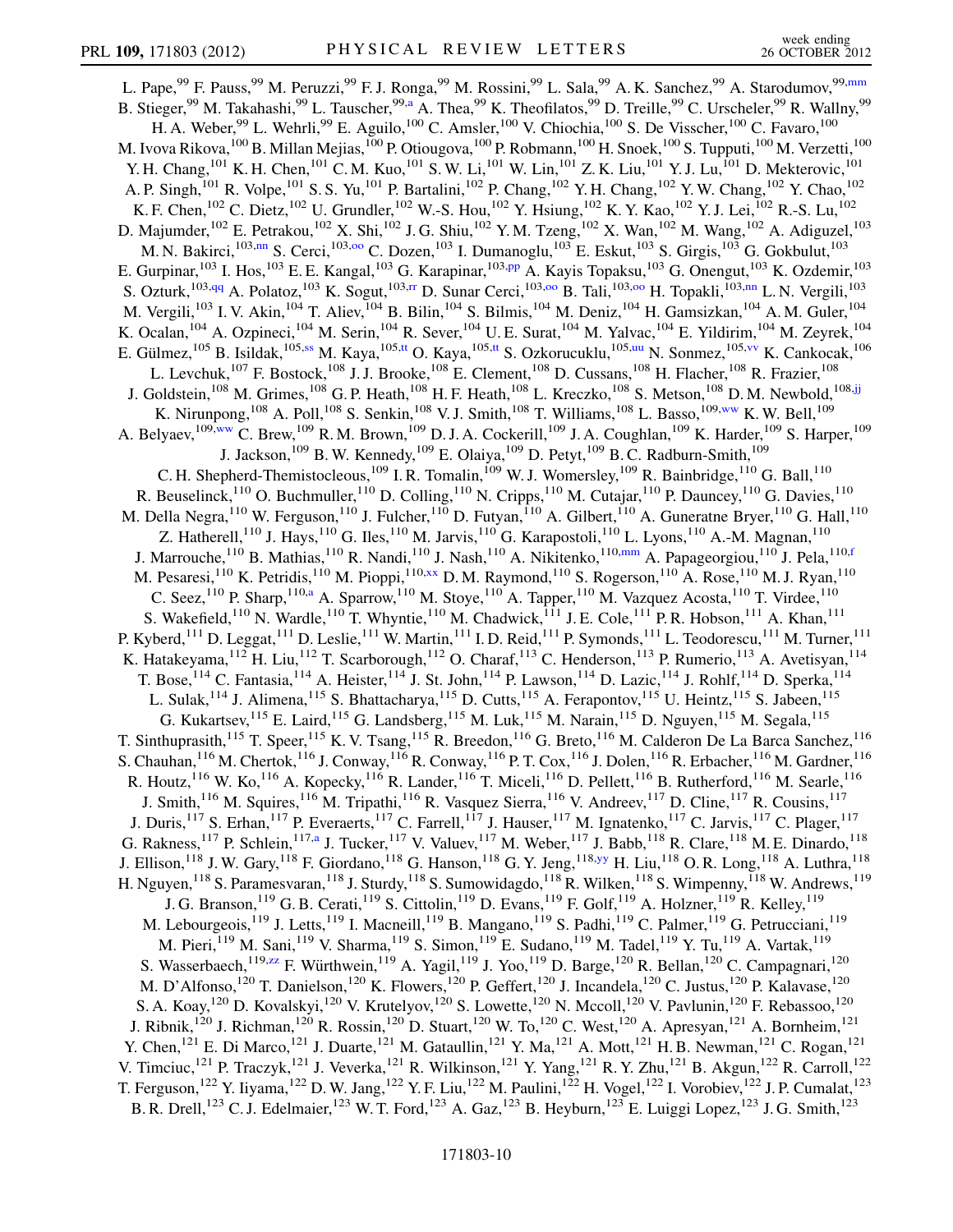<span id="page-10-4"></span><span id="page-10-3"></span><span id="page-10-2"></span><span id="page-10-1"></span><span id="page-10-0"></span>K. Stenson,<sup>123</sup> K. A. Ulmer,<sup>123</sup> S. R. Wagner,<sup>123</sup> J. Alexander,<sup>124</sup> A. Chatterjee,<sup>124</sup> N. Eggert,<sup>124</sup> L. K. Gibbons,<sup>124</sup> B. Heltsley, <sup>124</sup> A. Khukhunaishvili, <sup>124</sup> B. Kreis, <sup>124</sup> N. Mirman, <sup>124</sup> G. Nicolas Kaufman, <sup>124</sup> J. R. Patterson, <sup>124</sup> A. Ryd,<sup>124</sup> E. Salvati,<sup>124</sup> W. Sun,<sup>124</sup> W. D. Teo,<sup>124</sup> J. Thom,<sup>124</sup> J. Thompson,<sup>124</sup> J. Vaughan,<sup>124</sup> Y. Weng,<sup>124</sup> L. Winstrom,<sup>124</sup> P. Wittich,<sup>124</sup> D. Winn,<sup>125</sup> S. Abdullin,<sup>126</sup> M. Albrow,<sup>126</sup> J. Anderson,<sup>126</sup> L. A. T. Bauerdick,<sup>126</sup> A. Beretvas,<sup>126</sup> J. Berryhill,<sup>126</sup> P. C. Bhat,<sup>126</sup> I. Bloch,<sup>126</sup> K. Burkett,<sup>126</sup> J. N. Butler,<sup>126</sup> V. Chetluru,<sup>126</sup> H. W. K. Cheung,  $^{126}$  F. Chlebana,  $^{126}$  V. D. Elvira,  $^{126}$  I. Fisk,  $^{126}$  J. Freeman,  $^{126}$  Y. Gao,  $^{126}$  D. Green,  $^{126}$  O. Gutsche,  $^{126}$ J. Hanlon,<sup>126</sup> R. M. Harris,<sup>126</sup> J. Hirschauer,<sup>126</sup> B. Hooberman,<sup>126</sup> S. Jindariani,<sup>126</sup> M. Johnson,<sup>126</sup> U. Joshi,<sup>126</sup> B. Kilminster,<sup>126</sup> B. Klima,<sup>126</sup> S. Kunori,<sup>126</sup> S. Kwan,<sup>126</sup> C. Leonidopoulos,<sup>126</sup> D. Lincoln,<sup>126</sup> R. Lipton,<sup>126</sup> J. Lykken,<sup>126</sup> K. Maeshima,<sup>126</sup> J. M. Marraffino,<sup>126</sup> S. Maruyama,<sup>126</sup> D. Mason,<sup>126</sup> P. McBride,<sup>126</sup> K. Mishra,<sup>126</sup> S. Mrenna, <sup>126</sup> Y. Musienko, <sup>126[,aaa](#page-15-29)</sup> C. Newman-Holmes, <sup>126</sup> V. O'Dell, <sup>126</sup> O. Prokofyev, <sup>126</sup> E. Sexton-Kennedy, <sup>126</sup> S. Sharma,<sup>126</sup> W. J. Spalding,<sup>126</sup> L. Spiegel,<sup>126</sup> P. Tan,<sup>126</sup> L. Taylor,<sup>126</sup> S. Tkaczyk,<sup>126</sup> N. V. Tran,<sup>126</sup> L. Uplegger,<sup>126</sup> E. W. Vaandering,<sup>126</sup> R. Vidal,<sup>126</sup> J. Whitmore,<sup>126</sup> W. Wu,<sup>126</sup> F. Yang,<sup>126</sup> F. Yumiceva,<sup>126</sup> J. C. Yun,<sup>126</sup> D. Acosta,<sup>127</sup> P. Avery,<sup>127</sup> D. Bourilkov,<sup>127</sup> M. Chen,<sup>127</sup> S. Das,<sup>127</sup> M. De Gruttola,<sup>127</sup> G. P. Di Giovanni,<sup>127</sup> D. Dobur,<sup>127</sup> A. Drozdetskiy,<sup>127</sup> R. D. Field,<sup>127</sup> M. Fisher,<sup>127</sup> Y. Fu,<sup>127</sup> I. K. Furic,<sup>127</sup> J. Gartner,<sup>127</sup> J. Hugon,<sup>127</sup> B. Kim,<sup>127</sup> J. Konigsberg,<sup>127</sup> A. Korytov,<sup>127</sup> A. Kropivnitskaya,<sup>127</sup> T. Kypreos,<sup>127</sup> J. F. Low,<sup>127</sup> K. Matchev,<sup>127</sup> P. Milenovic,<sup>127,[bbb](#page-15-30)</sup> G. Mitselmakher,<sup>127</sup> L. Muniz,<sup>127</sup> R. Remington,<sup>127</sup> A. Rinkevicius,<sup>127</sup> P. Sellers,<sup>127</sup> N. Skhirtladze,<sup>127</sup> M. Snowball,<sup>127</sup> J. Yelton,<sup>127</sup> M. Zakaria,<sup>127</sup> V. Gaultney,<sup>128</sup> L. M. Lebolo,<sup>128</sup> S. Linn,<sup>128</sup> P. Markowitz,<sup>128</sup> G. Martinez,<sup>128</sup> J. L. Rodriguez,<sup>128</sup> J. R. Adams,<sup>129</sup> T. Adams,<sup>129</sup> A. Askew,<sup>129</sup> J. Bochenek,<sup>129</sup> J. Chen,<sup>129</sup> B. Diamond,<sup>129</sup> S. V. Gleyzer,<sup>129</sup> J. Haas,<sup>129</sup> S. Hagopian,<sup>129</sup> V. Hagopian,<sup>129</sup> M. Jenkins,<sup>129</sup> K. F. Johnson,<sup>129</sup> H. Prosper,<sup>129</sup> V. Veeraraghavan,<sup>129</sup> M. Weinberg,<sup>129</sup> M. M. Baarmand,<sup>130</sup> B. Dorney,<sup>130</sup> M. Hohlmann,<sup>130</sup> H. Kalakhety,<sup>130</sup> I. Vodopiyanov,<sup>130</sup> M. R. Adams,<sup>131</sup> I. M. Anghel,<sup>131</sup> L. Apanasevich,<sup>131</sup> Y. Bai,<sup>131</sup> V. E. Bazterra,<sup>131</sup> R. R. Betts,<sup>131</sup> I. Bucinskaite,<sup>131</sup> J. Callner,<sup>131</sup> R. Cavanaugh,<sup>131</sup> C. Dragoiu,<sup>131</sup> O. Evdokimov,<sup>131</sup> L. Gauthier,<sup>131</sup> C. E. Gerber,<sup>131</sup> D. J. Hofman,<sup>131</sup> S. Khalatyan,<sup>131</sup> F. Lacroix,<sup>131</sup> M. Malek,<sup>131</sup> C. O'Brien,<sup>131</sup> C. Silkworth,<sup>131</sup> D. Strom,<sup>131</sup> N. Varelas,<sup>131</sup> U. Akgun,<sup>132</sup> E. A. Albayrak,<sup>132</sup> B. Bilki,<sup>132,[ccc](#page-15-31)</sup> W. Clarida,<sup>132</sup> F. Duru,<sup>132</sup> S. Griffiths,<sup>132</sup> J.-P. Merlo,<sup>132</sup> H. Mermerkaya,<sup>132,[ddd](#page-15-32)</sup> A. Mestvirishvili,<sup>132</sup> A. Moeller,<sup>132</sup> J. Nachtman,<sup>132</sup> C. R. Newsom,<sup>132</sup> E. Norbeck,<sup>132</sup> Y. Onel,<sup>132</sup> F. Ozok,<sup>132</sup> S. Sen,<sup>132</sup> E. Tiras,<sup>132</sup> J. Wetzel,<sup>132</sup> T. Yetkin,<sup>132</sup> K. Yi,<sup>132</sup> B. A. Barnett,<sup>133</sup> B. Blumenfeld,<sup>133</sup> S. Bolognesi,<sup>133</sup> D. Fehling,<sup>133</sup> G. Giurgiu,<sup>133</sup> A. V. Gritsan,<sup>133</sup> Z. J. Guo,<sup>133</sup> G. Hu,<sup>133</sup> P. Maksimovic,<sup>133</sup> S. Rappoccio,<sup>133</sup> M. Swartz,<sup>133</sup> A. Whitbeck,<sup>133</sup> P. Baringer,<sup>134</sup> A. Bean,<sup>134</sup> G. Benelli,<sup>134</sup> O. Grachov,<sup>134</sup> R. P. Kenny Iii,<sup>134</sup> M. Murray,<sup>134</sup> D. Noonan,<sup>134</sup> S. Sanders,<sup>134</sup> R. Stringer,<sup>134</sup> G. Tinti,<sup>134</sup> J. S. Wood,<sup>134</sup> V. Zhukova,<sup>134</sup> A. F. Barfuss,<sup>135</sup> T. Bolton,<sup>135</sup> I. Chakaberia,<sup>135</sup> A. Ivanov,<sup>135</sup> S. Khalil,<sup>135</sup> M. Makouski,<sup>135</sup> Y. Maravin,<sup>135</sup> S. Shrestha,<sup>135</sup> I. Svintradze,<sup>135</sup> J. Gronberg,<sup>136</sup> D. Lange,<sup>136</sup> D. Wright,<sup>136</sup> A. Baden,<sup>137</sup> M. Boutemeur,<sup>137</sup> B. Calvert,<sup>137</sup> S. C. Eno,<sup>137</sup> J. A. Gomez,<sup>137</sup> N. J. Hadley,<sup>137</sup> R. G. Kellogg,<sup>137</sup> M. Kirn,<sup>137</sup> T. Kolberg,<sup>137</sup> Y. Lu,<sup>137</sup> M. Marionneau,<sup>137</sup> A. C. Mignerey,<sup>137</sup> K. Pedro,<sup>137</sup> A. Peterman,<sup>137</sup> A. Skuja,<sup>137</sup> J. Temple,<sup>137</sup> M. B. Tonjes,<sup>137</sup> S. C. Tonwar,<sup>137</sup> E. Twedt,<sup>137</sup> G. Bauer,<sup>138</sup> J. Bendavid,<sup>138</sup> W. Busza,<sup>138</sup> E. Butz,<sup>138</sup> I. A. Cali,<sup>138</sup> M. Chan,<sup>138</sup> V. Dutta,<sup>138</sup> G. Gomez Ceballos,<sup>138</sup> M. Goncharov,<sup>138</sup> K. A. Hahn,<sup>138</sup> Y. Kim,<sup>138</sup> M. Klute,<sup>138</sup> K. Krajczar,<sup>138[,eee](#page-15-33)</sup> W. Li,<sup>138</sup> P. D. Luckey, <sup>138</sup> T. Ma, <sup>138</sup> S. Nahn, <sup>138</sup> C. Paus, <sup>138</sup> D. Ralph, <sup>138</sup> C. Roland, <sup>138</sup> G. Roland, <sup>138</sup> M. Rudolph, <sup>138</sup> G. S. F. Stephans,<sup>138</sup> F. Stöckli,<sup>138</sup> K. Sumorok,<sup>138</sup> K. Sung,<sup>138</sup> D. Velicanu,<sup>138</sup> E. A. Wenger,<sup>138</sup> R. Wolf,<sup>138</sup> B. Wyslouch,<sup>138</sup> S. Xie,<sup>138</sup> M. Yang,<sup>138</sup> Y. Yilmaz,<sup>138</sup> A. S. Yoon,<sup>138</sup> M. Zanetti,<sup>138</sup> S. I. Cooper,<sup>139</sup> B. Dahmes,<sup>139</sup> A. De Benedetti,<sup>139</sup> G. Franzoni,<sup>139</sup> A. Gude,<sup>139</sup> S. C. Kao,<sup>139</sup> K. Klapoetke,<sup>139</sup> Y. Kubota,<sup>139</sup> J. Mans,<sup>139</sup> N. Pastika, <sup>139</sup> R. Rusack, <sup>139</sup> M. Sasseville, <sup>139</sup> A. Singovsky, <sup>139</sup> N. Tambe, <sup>139</sup> J. Turkewitz, <sup>139</sup> L. M. Cremaldi, <sup>140</sup> R. Kroeger,<sup>140</sup> L. Perera,<sup>140</sup> R. Rahmat,<sup>140</sup> D. A. Sanders,<sup>140</sup> E. Avdeeva,<sup>141</sup> K. Bloom,<sup>141</sup> S. Bose,<sup>141</sup> J. Butt,<sup>141</sup> D. R. Claes,<sup>141</sup> A. Dominguez,<sup>141</sup> M. Eads,<sup>141</sup> J. Keller,<sup>141</sup> I. Kravchenko,<sup>141</sup> J. Lazo-Flores,<sup>141</sup> H. Malbouisson,<sup>141</sup> S. Malik,<sup>141</sup> G. R. Snow,<sup>141</sup> U. Baur,<sup>142</sup> A. Godshalk,<sup>142</sup> I. Iashvili,<sup>142</sup> S. Jain,<sup>142</sup> A. Kharchilava,<sup>142</sup> A. Kumar,<sup>142</sup> S. P. Shipkowski,<sup>142</sup> K. Smith,<sup>142</sup> G. Alverson,<sup>143</sup> E. Barberis,<sup>143</sup> D. Baumgartel,<sup>143</sup> M. Chasco,<sup>143</sup> J. Haley,<sup>143</sup> D. Nash,<sup>143</sup> D. Trocino,<sup>143</sup> D. Wood,<sup>143</sup> J. Zhang,<sup>143</sup> A. Anastassov,<sup>144</sup> A. Kubik,<sup>144</sup> N. Mucia,<sup>144</sup> N. Odell,<sup>144</sup> R. A. Ofierzynski,<sup>144</sup> B. Pollack,<sup>144</sup> A. Pozdnyakov,<sup>144</sup> M. Schmitt,<sup>144</sup> S. Stoynev,<sup>144</sup> M. Velasco,<sup>144</sup> S. Won,<sup>144</sup> L. Antonelli,<sup>145</sup> D. Berry,<sup>145</sup> A. Brinkerhoff,<sup>145</sup> M. Hildreth,<sup>145</sup> C. Jessop,<sup>145</sup> D. J. Karmgard,<sup>145</sup> J. Kolb,<sup>145</sup> K. Lannon,  $^{145}$  W. Luo,  $^{145}$  S. Lynch,  $^{145}$  N. Marinelli,  $^{145}$  D. M. Morse,  $^{145}$  T. Pearson,  $^{145}$  R. Ruchti,  $^{145}$  J. Slaunwhite,  $^{145}$ N. Valls,<sup>145</sup> M. Wayne,<sup>145</sup> M. Wolf,<sup>145</sup> B. Bylsma,<sup>146</sup> L. S. Durkin,<sup>146</sup> A. Hart,<sup>146</sup> C. Hill,<sup>146</sup> R. Hughes,<sup>146</sup> K. Kotov,<sup>146</sup> T. Y. Ling,<sup>146</sup> D. Puigh,<sup>146</sup> M. Rodenburg,<sup>146</sup> C. Vuosalo,<sup>146</sup> G. Williams,<sup>146</sup> B. L. Winer,<sup>146</sup>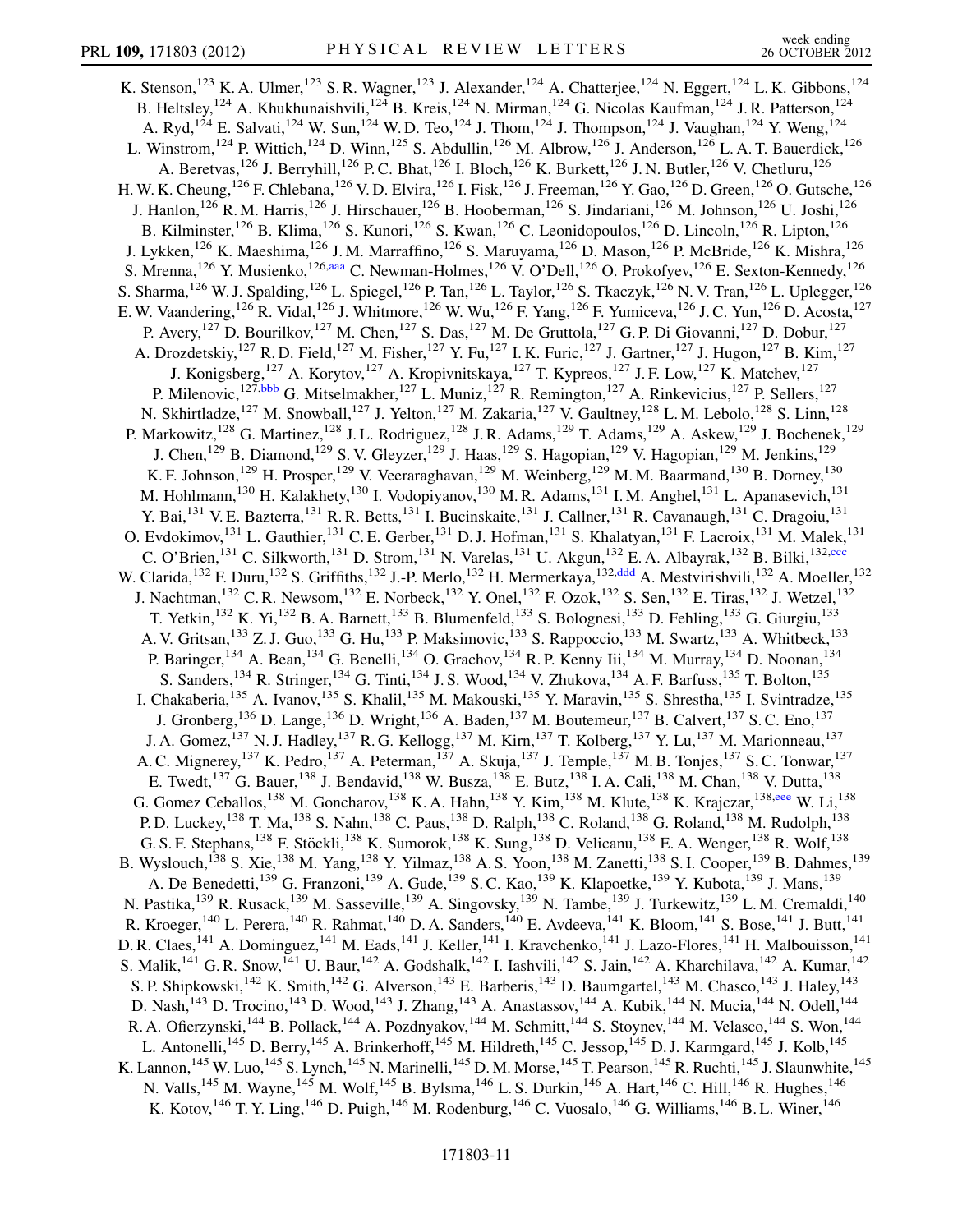<span id="page-11-0"></span>N. Adam, <sup>147</sup> E. Berry, <sup>147</sup> P. Elmer, <sup>147</sup> D. Gerbaudo, <sup>147</sup> V. Halyo, <sup>147</sup> P. Hebda, <sup>147</sup> J. Hegeman, <sup>147</sup> A. Hunt, <sup>147</sup> P. Jindal, <sup>147</sup> D. Lopes Pegna, <sup>147</sup> P. Lujan, <sup>147</sup> D. Marlow, <sup>147</sup> T. Medvedeva, <sup>147</sup> M. Mooney, <sup>147</sup> J. Olsen, <sup>147</sup> P. Piroué, <sup>147</sup> X. Quan,  $^{147}$  A. Raval,  $^{147}$  B. Safdi,  $^{147}$  H. Saka,  $^{147}$  D. Stickland,  $^{147}$  C. Tully,  $^{147}$  J. S. Werner,  $^{147}$  A. Zuranski,  $^{147}$ J. G. Acosta, <sup>148</sup> E. Brownson, <sup>148</sup> X. T. Huang, <sup>148</sup> A. Lopez, <sup>148</sup> H. Mendez, <sup>148</sup> S. Oliveros, <sup>148</sup> J. E. Ramirez Vargas, <sup>148</sup> A. Zatserklyaniy,<sup>148</sup> E. Alagoz,<sup>149</sup> V. E. Barnes,<sup>149</sup> D. Benedetti,<sup>149</sup> G. Bolla,<sup>149</sup> D. Bortoletto,<sup>149</sup> M. De Mattia,<sup>149</sup> A. Everett,<sup>149</sup> Z. Hu,<sup>149</sup> M. Jones,<sup>149</sup> O. Koybasi,<sup>149</sup> M. Kress,<sup>149</sup> A. T. Laasanen,<sup>149</sup> N. Leonardo,<sup>149</sup> V. Maroussov,<sup>149</sup> P. Merkel,<sup>149</sup> D. H. Miller,<sup>149</sup> N. Neumeister,<sup>149</sup> I. Shipsey,<sup>149</sup> D. Silvers,<sup>149</sup> A. Svyatkovskiy,<sup>149</sup> M. Vidal Marono,<sup>149</sup> H.D. Yoo,<sup>149</sup> J. Zablocki,<sup>149</sup> Y. Zheng,<sup>149</sup> S. Guragain,<sup>150</sup> N. Parashar,<sup>150</sup> A. Adair,<sup>151</sup> C. Boulahouache,<sup>151</sup> K. M. Ecklund,<sup>151</sup> F. J. M. Geurts,<sup>151</sup> B. P. Padley,<sup>151</sup> R. Redjimi,<sup>151</sup> J. Roberts,<sup>151</sup> J. Zabel,<sup>151</sup> B. Betchart,<sup>152</sup> A. Bodek,<sup>152</sup> Y. S. Chung,<sup>152</sup> R. Covarelli,<sup>152</sup> P. de Barbaro,<sup>152</sup> R. Demina,<sup>152</sup> Y. Eshaq,<sup>152</sup> A. Garcia-Bellido,<sup>152</sup> P. Goldenzweig,<sup>152</sup> J. Han,<sup>152</sup> A. Harel,<sup>152</sup> D. C. Miner,<sup>152</sup> D. Vishnevskiy,<sup>152</sup> M. Zielinski,<sup>152</sup> A. Bhatti,<sup>153</sup> R. Ciesielski,<sup>153</sup> L. Demortier,<sup>153</sup> K. Goulianos,<sup>153</sup> G. Lungu,<sup>153</sup> S. Malik,<sup>153</sup> C. Mesropian,<sup>153</sup> S. Arora,<sup>154</sup> A. Barker,<sup>154</sup> J. P. Chou,<sup>154</sup> C. Contreras-Campana,<sup>154</sup> E. Contreras-Campana,<sup>154</sup> D. Duggan,<sup>154</sup> D. Ferencek,<sup>154</sup> Y. Gershtein,<sup>154</sup> R. Gray,<sup>154</sup> E. Halkiadakis,<sup>154</sup> D. Hidas,<sup>154</sup> A. Lath,<sup>154</sup> S. Panwalkar,<sup>154</sup> M. Park,<sup>154</sup> R. Patel,<sup>154</sup> V. Rekovic,<sup>154</sup> J. Robles,<sup>154</sup> K. Rose,<sup>154</sup> S. Salur,<sup>154</sup> S. Schnetzer,<sup>154</sup> C. Seitz,<sup>154</sup> S. Somalwar,<sup>154</sup> R. Stone,<sup>154</sup> S. Thomas,<sup>154</sup> G. Cerizza,<sup>155</sup> M. Hollingsworth,<sup>155</sup> S. Spanier,<sup>155</sup> Z. C. Yang,<sup>155</sup> A. York,<sup>155</sup> R. Eusebi,<sup>156</sup> W. Flanagan,<sup>156</sup> J. Gilmore,<sup>156</sup> T. Kamon,<sup>156,[fff](#page-15-34)</sup> V. Khotilovich,<sup>156</sup> R. Montalvo,<sup>156</sup> I. Osipenkov,<sup>156</sup> Y. Pakhotin,<sup>156</sup> A. Perloff,<sup>156</sup> J. Roe,<sup>156</sup> A. Safonov,<sup>156</sup> T. Sakuma,<sup>156</sup> S. Sengupta,<sup>156</sup> I. Suarez,<sup>156</sup> A. Tatarinov,<sup>156</sup> D. Toback,<sup>156</sup> N. Akchurin,<sup>157</sup> J. Damgov,<sup>157</sup> P. R. Dudero,<sup>157</sup> C. Jeong,<sup>157</sup> K. Kovitanggoon,<sup>157</sup> S. W. Lee,<sup>157</sup> T. Libeiro,<sup>157</sup> Y. Roh,<sup>157</sup> I. Volobouev,<sup>157</sup> E. Appelt,<sup>158</sup> C. Florez,<sup>158</sup> S. Greene,<sup>158</sup> A. Gurrola,<sup>158</sup> W. Johns,<sup>158</sup> C. Johnston,<sup>158</sup> P. Kurt,<sup>158</sup> C. Maguire,<sup>158</sup> A. Melo,<sup>158</sup> P. Sheldon,<sup>158</sup> B. Snook,<sup>158</sup> S. Tuo,<sup>158</sup> J. Velkovska,<sup>158</sup> M. W. Arenton,<sup>159</sup> M. Balazs,<sup>159</sup> S. Boutle,<sup>159</sup> B. Cox,<sup>159</sup> B. Francis,<sup>159</sup> J. Goodell,<sup>159</sup> R. Hirosky,<sup>159</sup> A. Ledovskoy, <sup>159</sup> C. Lin, <sup>159</sup> C. Neu, <sup>159</sup> J. Wood, <sup>159</sup> R. Yohay, <sup>159</sup> S. Gollapinni, <sup>160</sup> R. Harr, <sup>160</sup> P. E. Karchin, <sup>160</sup> C. Kottachchi Kankanamge Don,<sup>160</sup> P. Lamichhane,<sup>160</sup> A. Sakharov,<sup>160</sup> M. Anderson,<sup>161</sup> M. Bachtis,<sup>161</sup> D. Belknap, <sup>161</sup> L. Borrello, <sup>161</sup> D. Carlsmith, <sup>161</sup> M. Cepeda, <sup>161</sup> S. Dasu, <sup>161</sup> L. Gray, <sup>161</sup> K. S. Grogg, <sup>161</sup> M. Grothe, <sup>161</sup> R. Hall-Wilton,<sup>161</sup> M. Herndon,<sup>161</sup> A. Hervé,<sup>161</sup> P. Klabbers,<sup>161</sup> J. Klukas,<sup>161</sup> A. Lanaro,<sup>161</sup> C. Lazaridis,<sup>161</sup> J. Leonard,<sup>161</sup> R. Loveless,<sup>161</sup> A. Mohapatra,<sup>161</sup> I. Ojalvo,<sup>161</sup> F. Palmonari,<sup>161</sup> G. A. Pierro,<sup>161</sup> I. Ross,<sup>161</sup> A. Savin,<sup>161</sup> W. H. Smith, $^{161}$  and J. Swanson $^{161}$ 

(CMS Collaboration)

<sup>1</sup>Yerevan Physics Institute, Yerevan, Armenia<sup>2</sup>Institut für Hockeneraignbysik der OgAW Wien

 $2$ Institut für Hochenergiephysik der OeAW, Wien, Austria

 $3$ National Centre for Particle and High Energy Physics, Minsk, Belarus

 $^{4}$ Universiteit Antwerpen, Antwerpen, Belgium

<sup>5</sup>Vrije Universiteit Brussel, Brussel, Belgium<br><sup>6</sup>Université Libre de Bruxelles, Bruxelles, Belgi

 $6$ Université Libre de Bruxelles, Bruxelles, Belgium

 $^7$ Ghent University, Ghent, Belgium

 ${}^{8}$ Université Catholique de Louvain, Louvain-la-Neuve, Belgium

<sup>9</sup>Université de Mons, Mons, Belgium

<sup>9</sup>Université de Mons, Mons, Belgium<br><sup>10</sup>Centro Brasileiro de Pesquisas Fisicas, Rio de Janeiro, Brazil<br><sup>11</sup>Universidade do Estado do Rio de Janeiro, Rio de Janeiro, Brazil<br><sup>12</sup>Instituto de Fisica Teorica, Universidade Es

<sup>17</sup>Universidad de Los Andes, Bogota, Colombia<br><sup>18</sup>Technical University of Split, Split, Croatia<br><sup>19</sup>University of Split, Split, Croatia<br><sup>20</sup>Institute Rudjer Boskovic, Zagreb, Croatia<br><sup>21</sup>University of Cyprus, Nicosia, Cy

<sup>22</sup>Charles University, Prague, Czech Republic <sup>23</sup>Academy of Scientific Research and Technology of the Arab Republic of Egypt,

Egyptian Network of High Energy Physics, Cairo, Egypt

#### 171803-12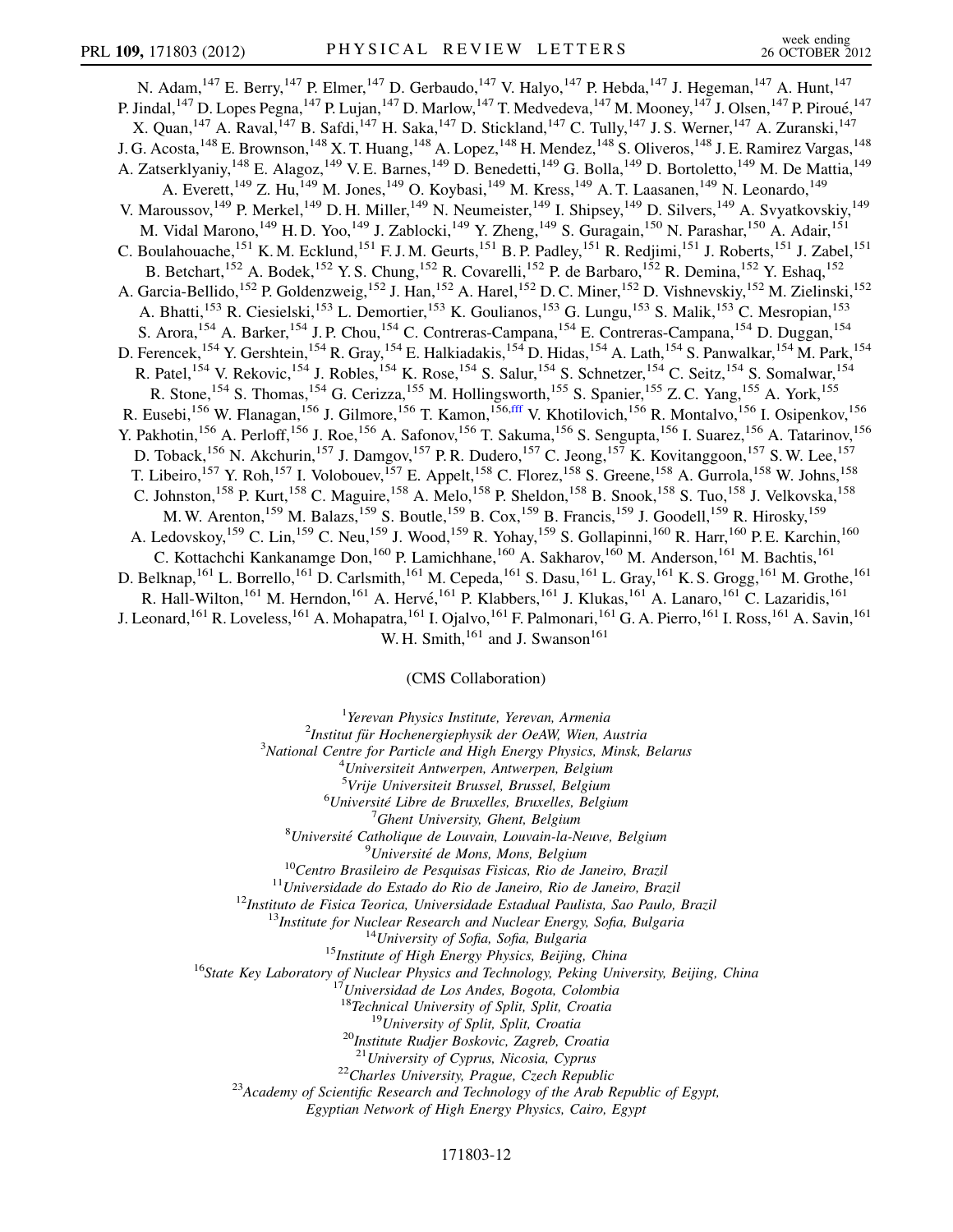<sup>24</sup>National Institute of Chemical Physics and Biophysics, Tallinn, Estonia <sup>25</sup>Department of Physics, University of Helsinki, Helsinki, Finland<br><sup>26</sup>Helsinki Institute of Physics, Helsinki, Finland<br><sup>27</sup>Lappeenranta University of Technology, Lappeenranta, Finland<br><sup>28</sup>DSM/IRFU, CEA/Saclay, Gif-sur-Strasbourg, France<br><sup>31</sup>Centre de Calcul de l'Institut National de Physique Nucleaire et de Physique des Particules (IN2P3), Villeurbanne, France<br><sup>32</sup>Université de Lyon, Université Claude Bernard Lyon 1, CNRS-IN2P3, Instit <sup>34</sup>RWTH Aachen University, I. Physikalisches Institut, Aachen, Germany<br><sup>35</sup>RWTH Aachen University, III. Physikalisches Institut A, Aachen, Germany<br><sup>36</sup>RWTH Aachen University, III. Physikalisches Institut B, Aachen, Germa <sup>45</sup>University of Debrecen, Debrecen, Hungary<br><sup>46</sup>Panjab University, Chandigarh, India<br><sup>47</sup>University of Delhi, Delhi, India <sup>48</sup>Saha Institute of Nuclear Physics, Kolkata, India<br><sup>49</sup>Bhabha Atomic Research Centre, Mumbai, India <sup>50</sup>Tata Institute of Fundamental Research-EHEP, Mumbai, India<br><sup>51</sup>Tata Institute of Fundamental Research-HECR, Mumbai, India<br><sup>52</sup>Institute for Research in Fundamental Sciences (IPM), Tehran, Iran<br><sup>52</sup>Institute for Resear <sup>53c</sup>Politecnico di Bari, Bari, Italy<br><sup>54a</sup>INFN Sezione di Bologna, Bologna, Italy<br><sup>54b</sup>Università di Bologna, Bologna, Italy <sup>55a</sup>INFN Sezione di Catania, Catania, Italy<br><sup>55b</sup>Università di Catania, Catania, Italy <sup>56a</sup>INFN Sezione di Firenze, Firenze, Italy<br><sup>56b</sup>Università di Firenze, Firenze, Italy <sup>57</sup>INFN Laboratori Nazionali di Frascati, Frascati, Italy <sup>58</sup>INFN Sezione di Genova, Genova, Italy <sup>59a</sup>INFN Sezione di Milano-Bicocca, Milano, Italy <sup>59b</sup>Università di Milano-Bicocca, Milano, Italy <sup>60a</sup>INFN Sezione di Napoli, Napoli, Italy <sup>60b</sup>Università di Napoli "Federico II," Napoli, Italy <sup>61a</sup>INFN Sezione di Padova, Padova, Italy <sup>61b</sup>Università di Padova, Padova, Italy <sup>61c</sup>Università di Trento (Trento), Padova, Italy <sup>62a</sup>INFN Sezione di Pavia, Pavia, Italy <sup>62b</sup>Università di Pavia, Pavia, Italy  $63a$ <sub>INFN</sub> Sezione di Perugia, Perugia, Italy  $63b$ <sub>Università</sub> di Perugia, Perugia, Italy <sup>64a</sup>INFN Sezione di Pisa, Pisa, Italy 64b<sub>Università</sub> di Pisa, Pisa, Italy <sup>64c</sup>Scuola Normale Superiore di Pisa, Pisa, Italy <sup>65b</sup>Università di Roma "La Sapienza," Roma, Italy <sup>66b</sup>Università di Torino, Torino, Italy <sup>66b</sup>Università di Torino, Torino, Italy <sup>66c</sup>Università del Piemonte Orientale (Novara), Torino, Italy <sup>67a</sup>INFN Sezione di Trieste, Trieste, Italy

## 171803-13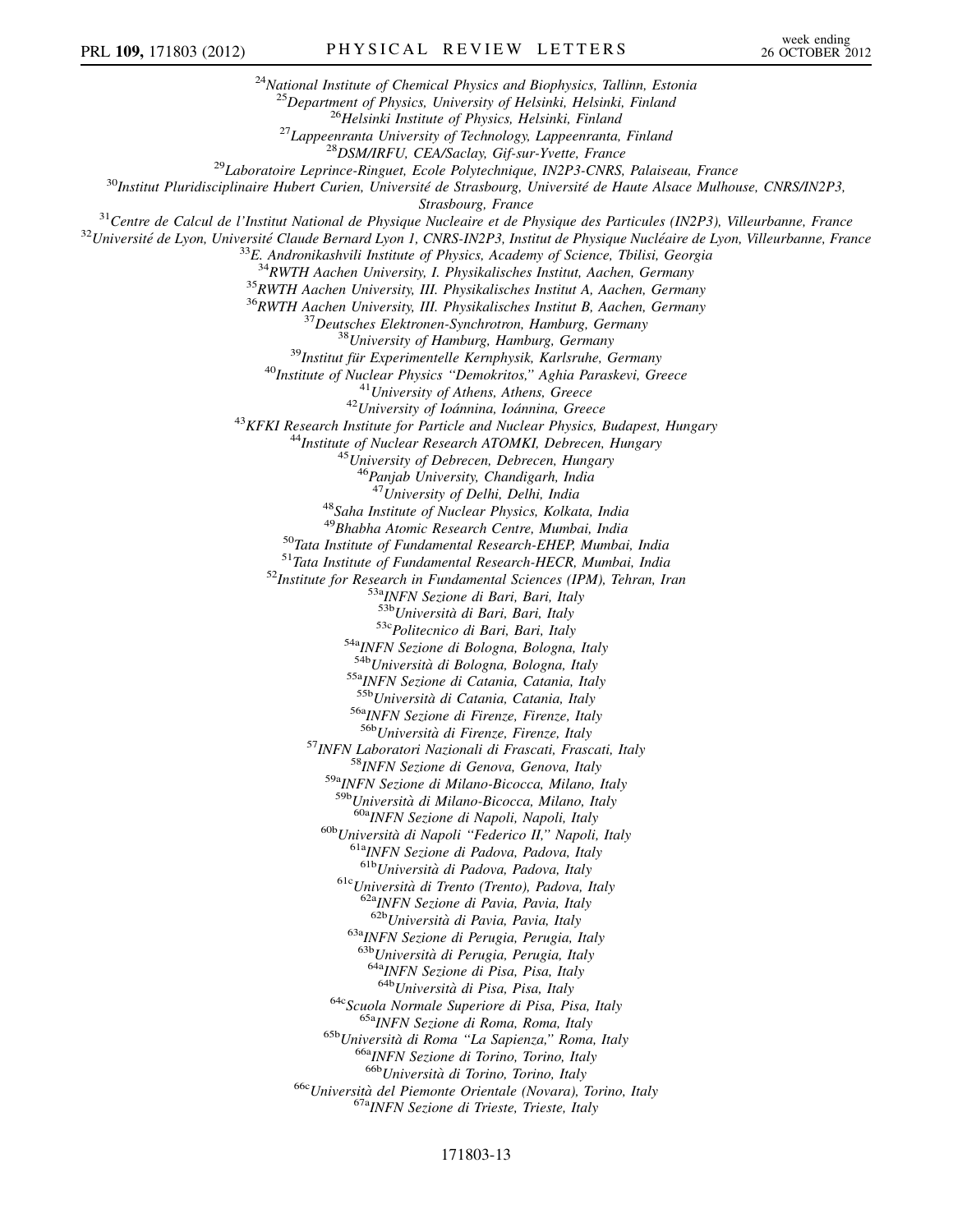$^{67b}$ Università di Trieste, Trieste, Italy  $^{68}$ Kangwon National University, Chunchon, Korea<br> $^{69}$ Kyungpook National University, Daegu, Korea <sup>70</sup>Chonnam National University, Institute for Universe and Elementary Particles, Kwangju, Korea<br><sup>71</sup>Korea University, Seoul, Korea<br><sup>72</sup>University of Seoul, Seoul, Korea<br><sup>73</sup>Sungkyunkwan University, Suwon, Korea<br><sup>74</sup>Vilni <sup>74</sup>Vilnius University, Vilnius, Lithuania<br>
<sup>74</sup>Vilnius University, Vilnius, Lithuania<br>
<sup>75</sup>Centro de Inversitala alteroamericana, Mexico City, Mexico<br>
<sup>77</sup>Uiniversitala deroamericana, Mexico City, Mexico<br>
<sup>77</sup>Uiniversity  $\begin{small} & ^{93}\text{Centro de Investigaciones Energéticas Medioambientales y Tecnológicas (CIEMAT), Madrid, Spain \\ & ^{94}\text{Unversidad Autónoma de Madrid, Madrid, Spain} \\ & ^{95}\text{Universidad Autónoma de Madrid, Badin} \\ & ^{96}\text{Instituto de Física de Cantabria (IFCA), CSIC-Universidad de Cantabria, Santander, Spain} \\ & ^{97}\text{CERN, European Organization for Nuclear Research, Geneva, Switzerland} \\ & ^{98}\text{Final Scheer Institut, William, Switzerland} \\ & ^{99}\text{Institute for Particle Physics, ETH Zurich, Switzerland} \\ & ^{90}\text{Universität Zürich, Zurich, Switzerland} \\ & ^{100}\text{$ <sup>111</sup>Brunel University, Uxbridge, United Kingdom<br><sup>112</sup>Baylor University, Waco, Texas, USA<br><sup>113</sup>The University of Alabama, Tuscaloosa, Alabama, USA<br><sup>114</sup>Boston University, Boston, Massachusetts, USA <sup>115</sup>Brown University, Providence, Rhode Island, USA<br><sup>116</sup>University of California, Davis, Davis, California, USA<br><sup>117</sup>University of California, Los Angeles, Los Angeles, California, USA<br><sup>118</sup>University of California, Riv <sup>119</sup>University of California, San Diego, La Jolla, California, USA<br><sup>120</sup>University of California, Santa Barbara, Santa Barbara, California, USA<br><sup>121</sup>California Institute of Technology, Pasadena, California, USA<br><sup>122</sup>Carn <sup>123</sup>University of Colorado at Boulder, Boulder, Colorado, USA<br><sup>124</sup>Cornell University, Ithaca, New York, USA<br><sup>125</sup>Fairfield University, Fairfield, Connecticut, USA<br><sup>126</sup>Fermi National Accelerator Laboratory, Batavia, Ill

### 171803-14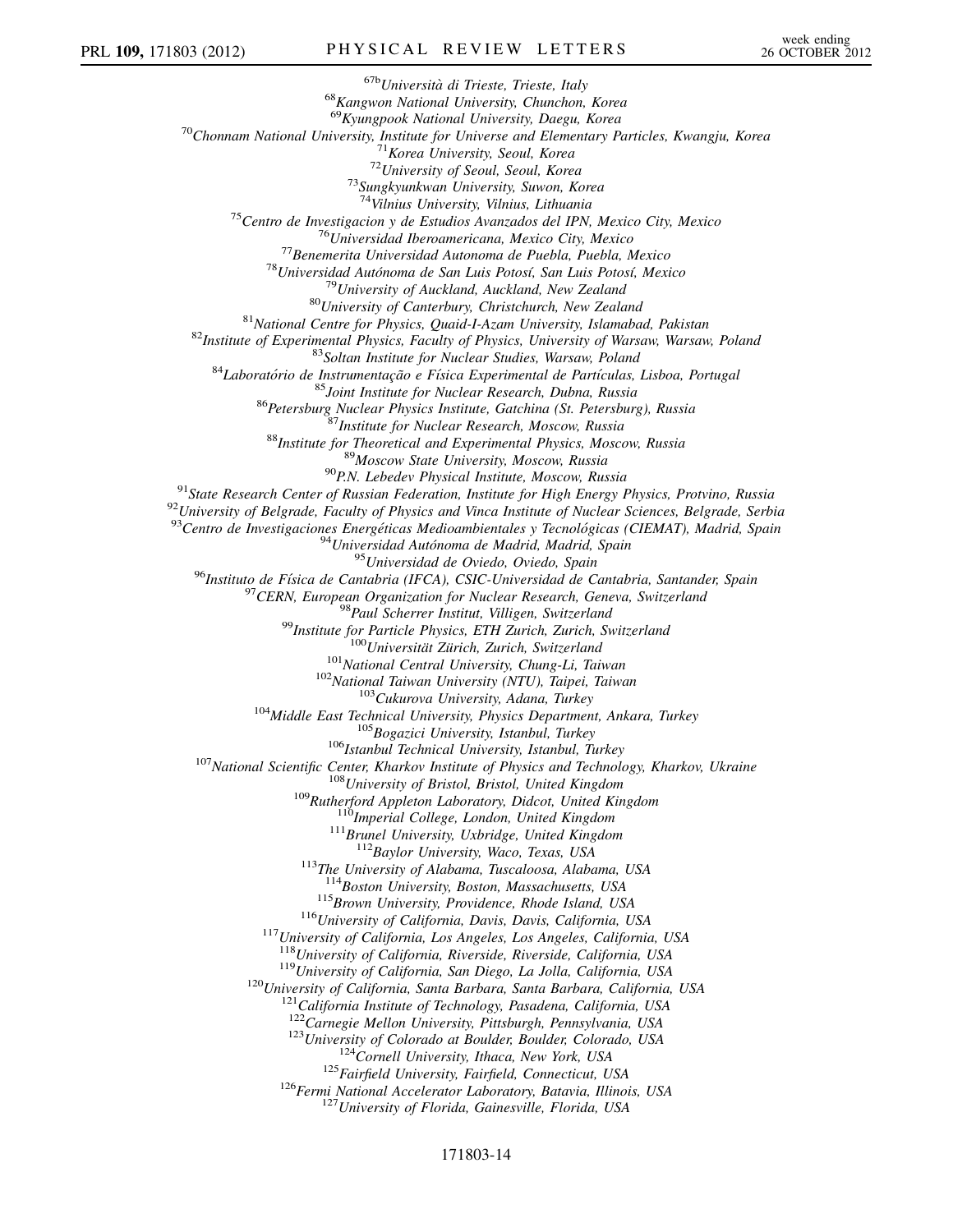<sup>128</sup>Florida International University, Miami, Florida, USA<br><sup>129</sup>Florida State University, Tallahassee, Florida, USA <sup>130</sup>Florida Institute of Technology, Melbourne, Florida, USA<br><sup>131</sup>University of Illinois at Chicago (UIC), Chicago, Illinois, USA<br><sup>132</sup>The University of Iowa, Iowa City, Iowa, USA<br><sup>133</sup>Johns Hopkins University, Baltimore <sup>135</sup> Kansas State University, Manhattan, Kansas, USA<br><sup>136</sup> Lawrence Livermore National Laboratory, Livermore, California, USA<br><sup>137</sup> University of Maryland, College Park, Maryland, USA<br><sup>138</sup> Massachusetts Institute of Tec <sup>145</sup>University of Notre Dame, Notre Dame, Indiana, USA  $146$ The Ohio State University, Columbus, Ohio, USA <sup>147</sup>Princeton University, Princeton, New Jersey, USA <sup>148</sup>University of Puerto Rico, Mayaguez, USA <sup>149</sup>Purdue University, West Lafayette, Indiana, USA<br><sup>150</sup>Purdue University Calumet, Hammond, Indiana, USA<br><sup>151</sup>Rice University, Houston, Texas, USA<br><sup>152</sup>University of Rochester, Rochester, New York, USA<br><sup>153</sup>The Rockefel  $158$ Vanderbilt University, Nashville, Tennessee, USA  $159$ University of Virginia, Charlottesville, Virginia, USA <sup>160</sup>Wayne State University, Detroit, Michigan, USA<br><sup>161</sup>University of Wisconsin, Madison, Wisconsin, USA

<span id="page-14-1"></span>[a](#page-5-27)Deceased.

<span id="page-14-0"></span>**[b](#page-5-28)**Also at Vienna University of Technology, Vienna, Austria.

<span id="page-14-2"></span><sup>[c](#page-5-29)</sup>Also at National Institute of Chemical Physics and Biophysics, Tallinn, Estonia.

<span id="page-14-3"></span><sup>[d](#page-5-30)</sup>Also at Universidade Federal do ABC, Santo Andre, Brazil.

<span id="page-14-4"></span>[e](#page-5-31) Also at California Institute of Technology, Pasadena, CA, USA.

<span id="page-14-5"></span>[f](#page-5-32) Also at CERN, European Organization for Nuclear Research, Geneva, Switzerland.

<span id="page-14-6"></span><sup>[g](#page-6-0)</sup>Also at Laboratoire Leprince-Ringuet, Ecole Polytechnique, IN2P3-CNRS, Palaiseau, France.

<span id="page-14-7"></span><sup>[h](#page-6-1)</sup>Also at Suez Canal University, Suez, Egypt.

<span id="page-14-8"></span><sup>[i](#page-6-1)</sup>Also at Zewail City of Science and Technology, Zewail, Egypt.

<span id="page-14-9"></span><sup>[j](#page-6-1)</sup>Also at Cairo University, Cairo, Egypt.

<span id="page-14-10"></span>[k](#page-6-2) Also at Fayoum University, El-Fayoum, Egypt.

<span id="page-14-11"></span><sup>1</sup>A[l](#page-6-2)so at British University, Cairo, Egypt.

<span id="page-14-13"></span><span id="page-14-12"></span>[mN](#page-6-2)ow at Ain Shams University, Cairo, Egypt.

<sup>[n](#page-6-3)</sup>Also at Soltan Institute for Nuclear Studies, Warsaw, Poland.

<span id="page-14-14"></span><sup>[o](#page-6-4)</sup>Also at Université de Haute-Alsace, Mulhouse, France.

<span id="page-14-15"></span>PAlso at Moscow State University, Moscow, Russia.

<span id="page-14-16"></span><sup>[q](#page-6-6)</sup>Also at Brandenburg University of Technology, Cottbus, Germany.

<span id="page-14-17"></span><sup>[r](#page-7-0)</sup>Also at Institute of Nuclear Research ATOMKI, Debrecen, Hungary.

<span id="page-14-18"></span><[s](#page-7-0)up>s</sup>Also at Eötvös Loránd University, Budapest, Hungary.

<span id="page-14-19"></span>[t](#page-7-1) Also at Tata Institute of Fundamental Research-HECR, Mumbai, India.

<span id="page-14-20"></span><s[u](#page-7-2)p>u</sup>Also at University of Visva-Bharati, Santiniketan, India.

<span id="page-14-21"></span><sup>[v](#page-7-3)</sup>Also at Sharif University of Technology, Tehran, Iran.

<span id="page-14-22"></span>[wA](#page-7-4)lso at Isfahan University of Technology, Isfahan, Iran.